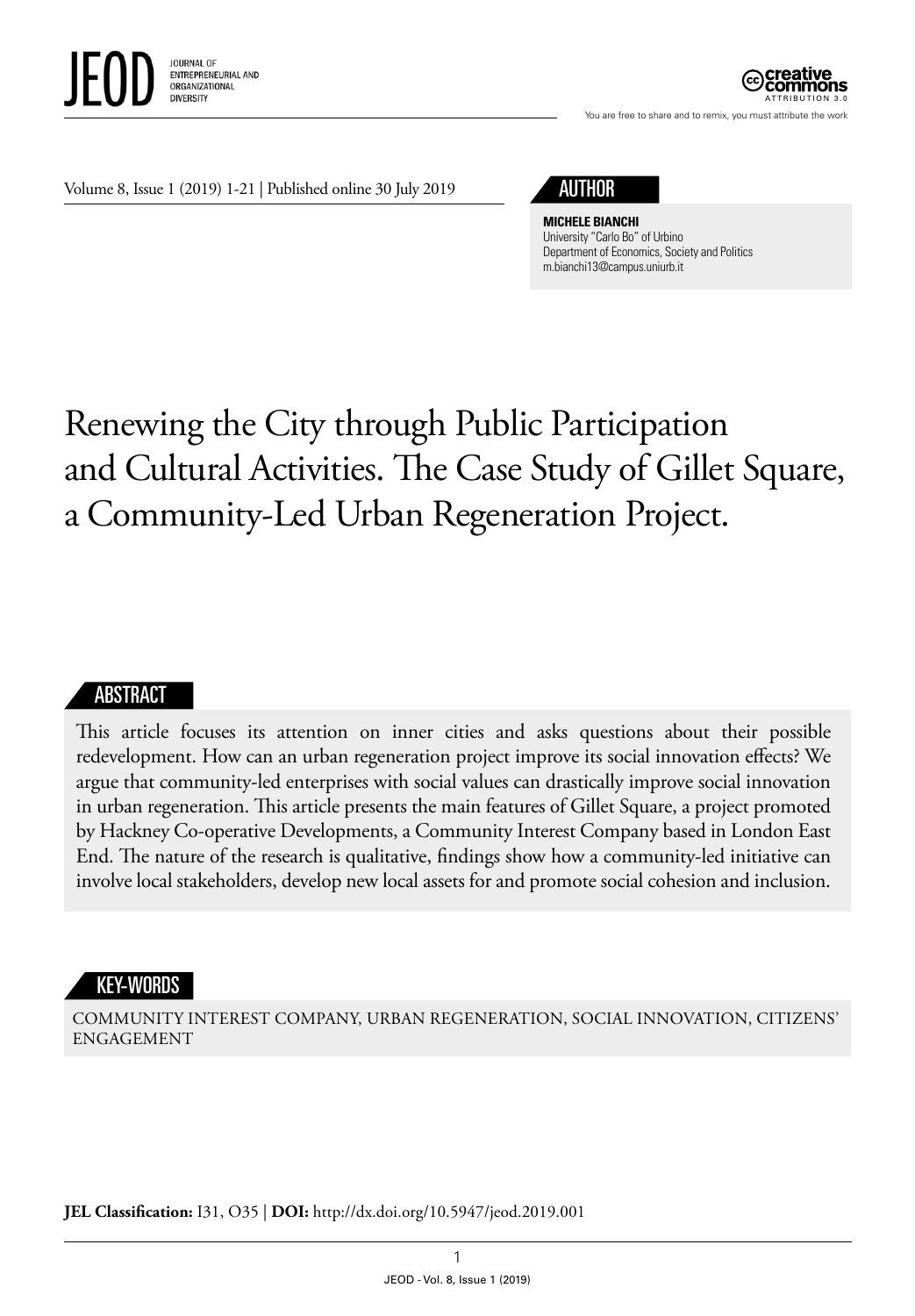# **1. Introduction**

Urban systems are in constant evolution and their attributes shift due to the correlations between internal and external forces. For decades, scholars in different fields have considered how neighbourhoods react to dramatic economic changes and the role played by governments, the private sector and civil society in the conversion and renewal of these zones (Glass and Westergaard, 1965; Colquhoun, 1995; Jones and Evans, 2008; Vicari Haddock and Moulaert, 2009; Porter and Shaw, 2013). Increasing civil engagement in urban planning and the key role played by community-led organisations are the main factors in these renewal processes. The involvement of different stakeholders, for local socio-economic renewal, is more critical than ever. They can call to action wide social networks in the communities interested in renewal projects. The mix between top-down policies that enable communities to selforganise their local services, and the bottom-up experiences of community-led organisations, is now presenting interesting results in term of social innovation in inner cities. The former see in civil society a key partner in the development of new opportunities for neighbourhoods, the latter are supported by national policies in fostering new services and resources in their communities. The aim is the recovery of disadvantaged urban areas through economic growth and better social conditions. The final output of this process of interactions between the national and local levels is the creation of community-led enterprises, which can continuously manage assets and projects for people's wellbeing; citizens form these new enterprises that work in embedded social structures, involve different stakeholders and have a clear mission forward for the community (Peredo and Chrisman, 2006).

The hypothesis is that the peculiar structure of the community-led organisations, which involves local stakeholders, interest groups, and private and public organisations, is the key factor that generates social innovation in urban regeneration. In the case study, this paper identifies practices that foster new solutions for critical social problems through the sustainable and inclusive regeneration of an inner city. Barton, Grant and Guise (2003) claimed that the more the local community is involved in the design and development of neighbourhood renewal, the greater the likelihood is that they will create a place that has local relevance. Frey (1999) noted that people in a neighbourhood are more responsible and connected if they have been involved in shaping their own places. Moreover, Eizaguirre and Parés (2018) point out that research needs an agency-based explanation for social innovative initiatives.

We assume that community enterprises play a strategic role in urban regeneration processes, which are not simply a renewal of physical conditions but a wider intervention into the social and economic aspects inside neighbourhoods (Jones and Evans, 2008; Vicari Haddock and Moulaert, 2009); thus, the processes need to promote valuable initiatives in urban regeneration and this research aims to understand the specific dynamics that permit these improvements. The research question that arises from these considerations is how does a community-led enterprise operate for social innovation in urban regeneration involving the local community? Moulaert et al. (2003; 2010; 2013) theorise social innovation as the practices for innovative solutions to a range of problems which affect people such as exclusion, deprivation, poverty, and lack of wellbeing. This process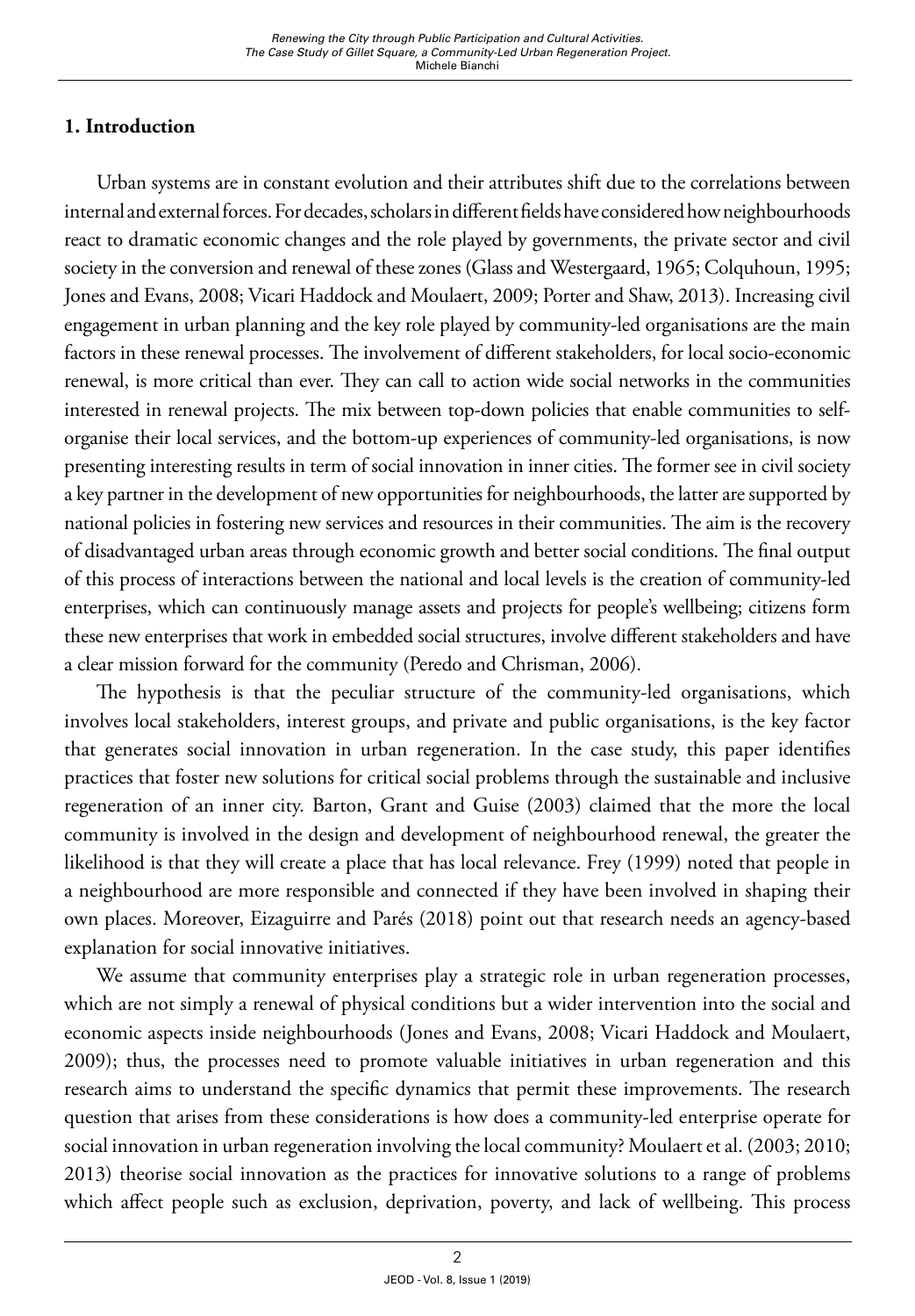involves many actors and it fosters inclusion and wellbeing through the implementation of social relations and conditions. Social innovation can trigger changes in the human condition, needs satisfaction, access to resources, and the rebalance of power between citizens and governments.

Sustainable and inclusive urban regeneration has been part of the international debate regarding urban structure and community leadership, due to its relevance in urban dynamics which could foster a classist re-design of neighbourhoods (Jones and Evans, 2008; Vicari Haddock and Moulaert, 2009; Parés, Ospine and Subirats, 2017; Eizaguirre and Parés, 2018). This paper analyses an English case study, Gillet Square, a project promoted by Hackney Co-operative Developments (HCD), a Community Interest Company (CIC)—that is an English legal form for community-focus businesses—based in London's East End. The descriptive analysis is carried out with a qualitative approach through semistructured interviews with the Gillet Square manager and the former HCD CEO, who led the entire renewal project. The assessment of the Gillet Square impact is also possible through an analysis of reports and evaluations from partner organisations involved in this project. Evidence comes from the narration of Gillet Square history and the daily work with other organisations involved; moreover, the partners' assessments of this project provide information on Gillet Square planning activities and collaboration for a better understanding of Hackney criticisms. These results are assessed in terms of local wellbeing and social cohesion; the findings support policymakers and academics who promote a more inclusive and community-led urban regeneration. The descriptive approach is useful to investigate how HCD builds local networks and fosters social innovation in the urban regeneration process of Hackney. This paper questions the results that HCD has achieved during these years and its impact on the neighbourhood. Moreover, the investigation inquiries the modalities through which this CIC has developed its local community development process, considering HCD partners' point of view on the enterprise commitment toward the Hackney community.

Section 2 of this paper presents the English policy framework and how the top-down interventions are supporting the promotion of local activation for community empowerment and local assets management. Section 3 presents the main information about the London Borough of Hackney and explains the main social problems observed in this area. Section 4 illustrates the Gillet Square project and the main features of Hackney Co-operative Development. In the end, the discussion and conclusion highlight how the case study elements can contribute to improving social innovation in urban regeneration and local services through a combination of national policy and local engagement.

# **2. Urban regeneration in England and the Community Interest Companies (CICs)**

Urban regeneration is a set of specific policies aiming to model cities in order to make their physical aspect fit in the role assigned in a specific historical moment (Couch, Fraser and Percy, 2003; Jones and Evans, 2008; Tallon, 2010). This involves many elements such as physical conditions, social needs, economic development and environmental sustainability (Roberts, Sykes and Granger, 2016). The politics involved in shaping the framework that supports urban regeneration processes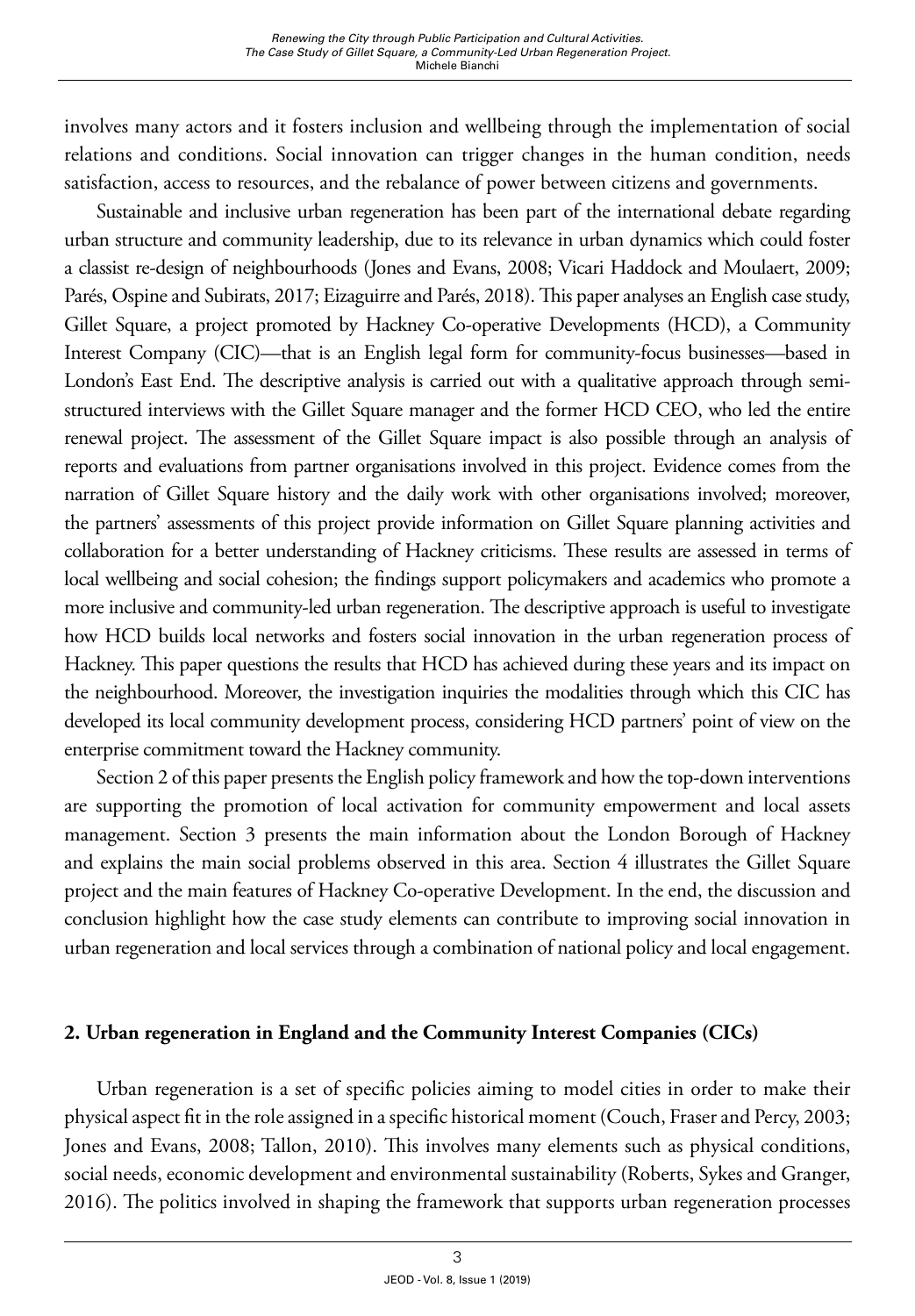has to address renewal toward a specific idea of city and development; this policy framework involves different fields because the renewal of cities implies huge interventions on different aspects that are intrinsically correlated. Housing, welfare, economic development, transportation, health, environment are main issues in urban regeneration (Tallon, 2010).





*Source:* Author's elaboration

The neoliberal agenda has deeply influenced English governance; from Thatcher's government to the "Big Society Agenda", elaborated upon by Cameron, passing through Blair's premiership, English urban regeneration has paid particular attention to the devolution of assets and responsibilities to local authorities and community organisations (Couch, Fraser and Percy, 2003; Jones and Evans, 2008; Verhage, 2005; Vicari Haddock and Moulaert, 2009; Swyngedouw, Moulaert and Rodriguez, 2012).

This political approach aims to give more influence to non-state actors in delivering services, driving the socio-economic development and improving community-led regeneration (DCLG, 2011; 2012; Deas, 2013; Varady, Kleinhans and Van Ham, 2015). The Localism Act (2011) works in this direction and allows local councils and communities to shape their socio-economic development (Lawless, 2011; Deas, 2013). The strengthening of bottom-up initiatives, free from old public topdown schemes (typically an expression of a former governance idea) should lead to the formulation of tailored local regeneration strategies developed by local actors. One of the main innovations in the *Localism Act* is the "community right to bid". This provides communities with the right to list a building or a land as "community asset value". When a listed asset is to be sold, local community groups will, in many cases, have a fairer chance to make a bid to buy it on the open market.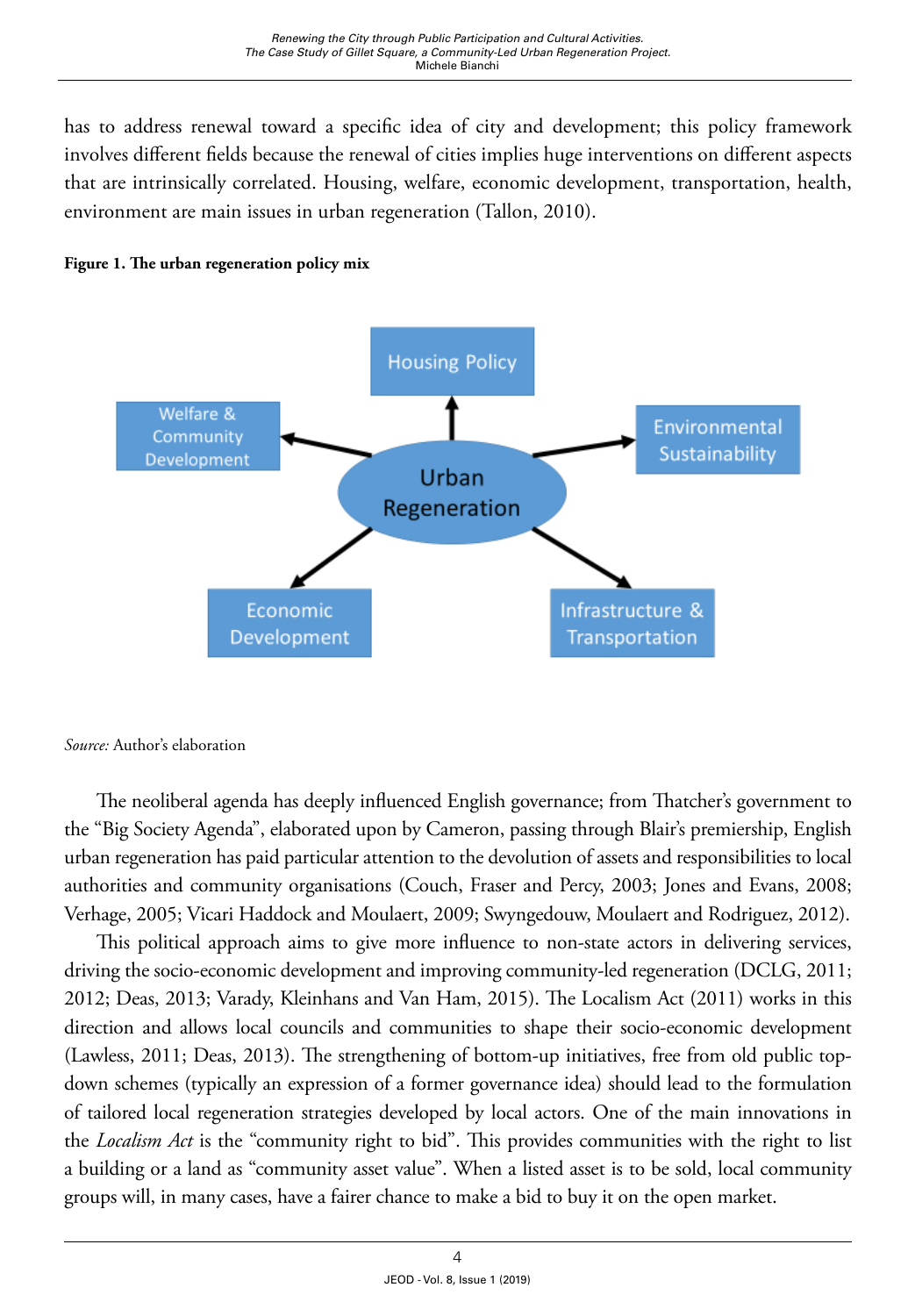This asset transfer is a key element in the growth of the community enterprise sector, and the English government has promoted many policies for the devolution of these assets (Jones and Evans, 2008). This process supports the organisations with stable assets for their activities and, in many cases, promotes their regeneration. The report about asset transfers delivered by the Department for Communities and Local Government (DCLG) in 2007 proposed the creation of the Asset Transfer Unit that is in charge of managing the process of acquisition of under-used land and abandoned buildings from the public sector to community organisations. The Community Asset Fund (30 million GBP) provided organisations with financial support for these acquisitions (DCLG, 2007).

An important step in the devolution reform has been the innovative legal form of Community Interest Company (CIC). With the Community Benefit Society, this legal form enables local groups of citizens to take direct action in the local economy. It is possible to consider community enterprises as a sub-group in the social enterprise universe. Pearce (2003) identifies the main characteristics of social enterprises: social purposes, not distributing profits, holding assets and engaging in trade on the open market, democratic involvement of members and independent government. In addition, community enterprises define their objectives in relation to a clear geographical population (Bailey, 2012). The services they provide people with vary among places, but these tend to be the provision of housing, workplace training, health services, sport facilities, social services, cultural and linguistic integration of immigrants and nursery services (Bailey, 2012; Varady, Kleinhans and Van Ham, 2015).

In 2006, the English government introduced the CIC; it can be applicable to companies limited by guarantees or shares whose mission is the interest and benefit of the community. It can prove this through the Community Interest Test, which assesses the validity of the community benefit. CICs use local assets, public or private, to run businesses. The English legislation prevents the use of these assets for private purposes through the "asset lock". This ensures that the assets are used for community benefit and in case of company dissolution, these assets have to be transferred to another CIC continuing the community work. Moreover, CICs have to ensure the engagement of local stakeholders in the decision making process. This allows for a wider perception of the local needs and potentialities.

This policy framework is the result of the collaboration between the English Government and Locality, the national network of community-led organisations. This organisation support thousands of members in the UK and it has become the main referent for the government in the field of community development. It has collaborated in the creation of legislation for the improvement of community-led organisations. This partnership has produced many results such as the program Our Place (2013-2015) for the re-organisation of local services in 120 neighbourhoods. This program transferred competences, resources and assets from the public sector to community enterprises and organisations. Locality had a key role in this transition supporting the organisations in the management and improvement of the services. The aim was not only cost reduction but also the involvement of local citizens and organisations into an innovative model of local governance (Tricarico and Zandonai, 2018).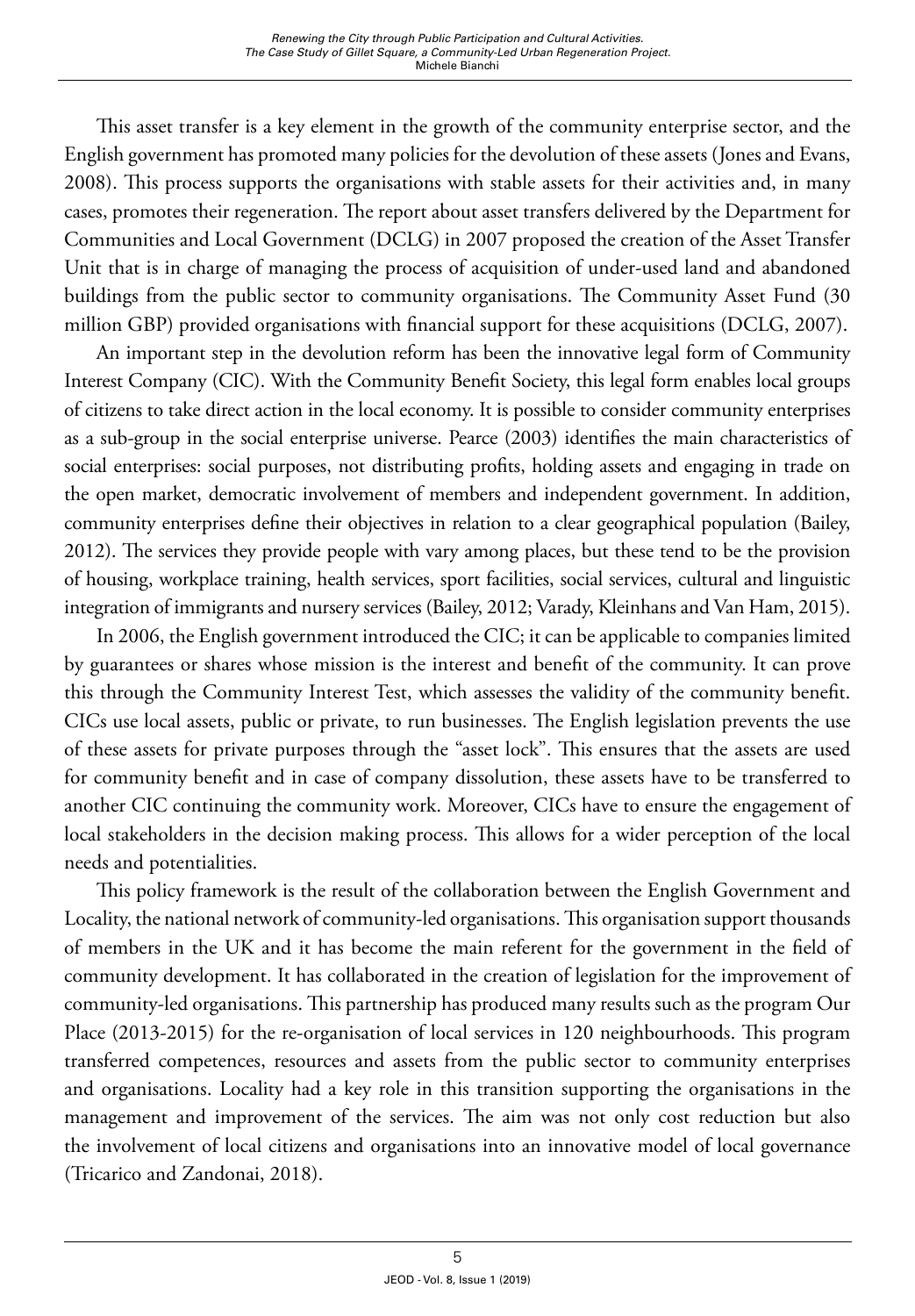To sum up, the communities' opinions and needs are the central core of this new renewal approach. The government allows taking direct control of local planning and assets in order to tailor the right solution for each place. The CIC legal framework permits local groups to create new businesses and generate services and resource for their communities. The next sections present the main social problems in Hackney and how HCD, networking with local stakeholders, is generating social innovation with the provision of local services and renewal projects.

# **3. The London borough of Hackney**

Hackney is officially a part of East London. From the end of the 18th century, the borough was known as an important development and industrial zone. The Hackney setting presents a critical situation correlated to its structural necessity of reconversion. Since the 1980s, Hackney has been known for its dramatic social situations and the urban policies adopted in recent years have not resolved its socio-economic problems. This section illustrates the main features of Hackney social conditions. Public authorities and the third sector work on these issues every day, and the collaboration among different organisations helps to implement solutions for local needs.





*Source:* Wikipedia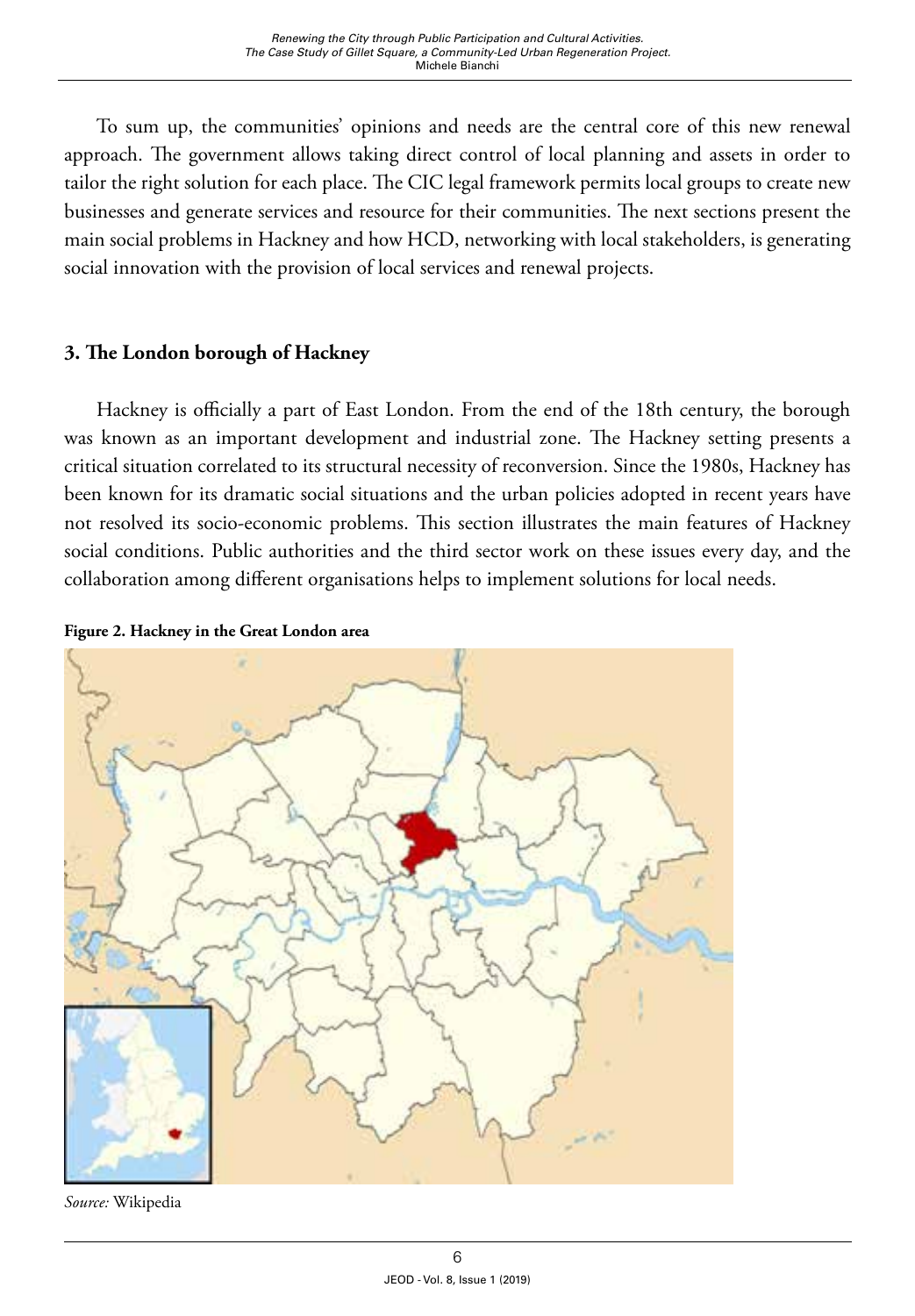During the second half of the 19th century, Hackney's population grew rapidly as estates and farmlands were built upon it. The rapid changes, which occurred during the Victorian era, were due to the development of factories and the building of new houses for the working class.

The historical analysis of the population of this borough is interesting. From the beginnings of the 19th century, industrialization drove an enlargement of the area. From 1801 to 1901, the rate of growth was 2,460%, from 14,609 to 374,132 people. This increase was constant until the 1920s. However, from 1921 to 1981, the last year with a negative growth rate, the population decreased by 51%, from 368,469 to 179,536. This was likely due to the destruction from the war, the closure of industries and the economic crisis of the 1970s and the 1980s. According to Nomis (2017)<sup>1</sup>, from 1991 to the present, the population of Hackney has started to grow again and the rate has increased by 37%. Hackney's current population is estimated at 269,009 people (Hackney Council, 2017). This demographic analysis is correlated with the urban evolution of this borough because the highest level of population during the 19th and 20th centuries had left a number of buildings that now require a new scope. During the 20th century, an inverse trend characterised the evolution of British cities, in particular the reconstruction after World War I. Increased mobility led the middle class to move outside the traditional Victorian areas and determined an urbanisation of peripheral areas where land was cheaper. This determined the definition of "inner cities" as those areas, formerly industrial, placed in the 19th urban structure of cities (Colquhoun, 1995; Home, 2013).

Hackney is a typical British inner city, an area strongly developed during the industrial area where factories and working-class houses were side by side; massive production required huge infrastructures thus multi-storey mills for the textile and other industries, docks, and warehouses occupied great portions of cities.

As with many other inner cities, Hackney has suffered the process of deindustrialisation from the end of 1970s to the present. In the 2015, it was the eleventh most deprived local authority overall in England according to the Index of Multiple Deprivation<sup>2</sup>. In 2015, 17% of its Lower Super Output Areas were in the top ten percent most deprived, compared with 42% in 2010 (Hackney Council, 2017). Deprivation is linked to poorer health outcomes, which are derived from a wide range of factors such as smoking, unhealthy eating and physical inactivity. A quarter of adults in Hackney are inactive, i.e. do less than half an hour of moderate activity a week (A5scend, 2016). Hackney also has one of the highest rates of child poverty, according to End Child Poverty Campaign, with 37% (data from 2015, last year available) of children living in poverty based on disposable income after housing costs have been deducted (Hackney Council, 2017). This value is almost double the rate for England (20.1%) and significantly higher than the London average (26.7%).

Table 1 presents the percentages of unemployment in Hackney, London and England. The numbers clearly show how the borough strongly suffers a more critical situation compared with the metropolis and the country.

<sup>&</sup>lt;sup>1</sup> The Official Labour Market Statistics.

In 2010, it was ranked second.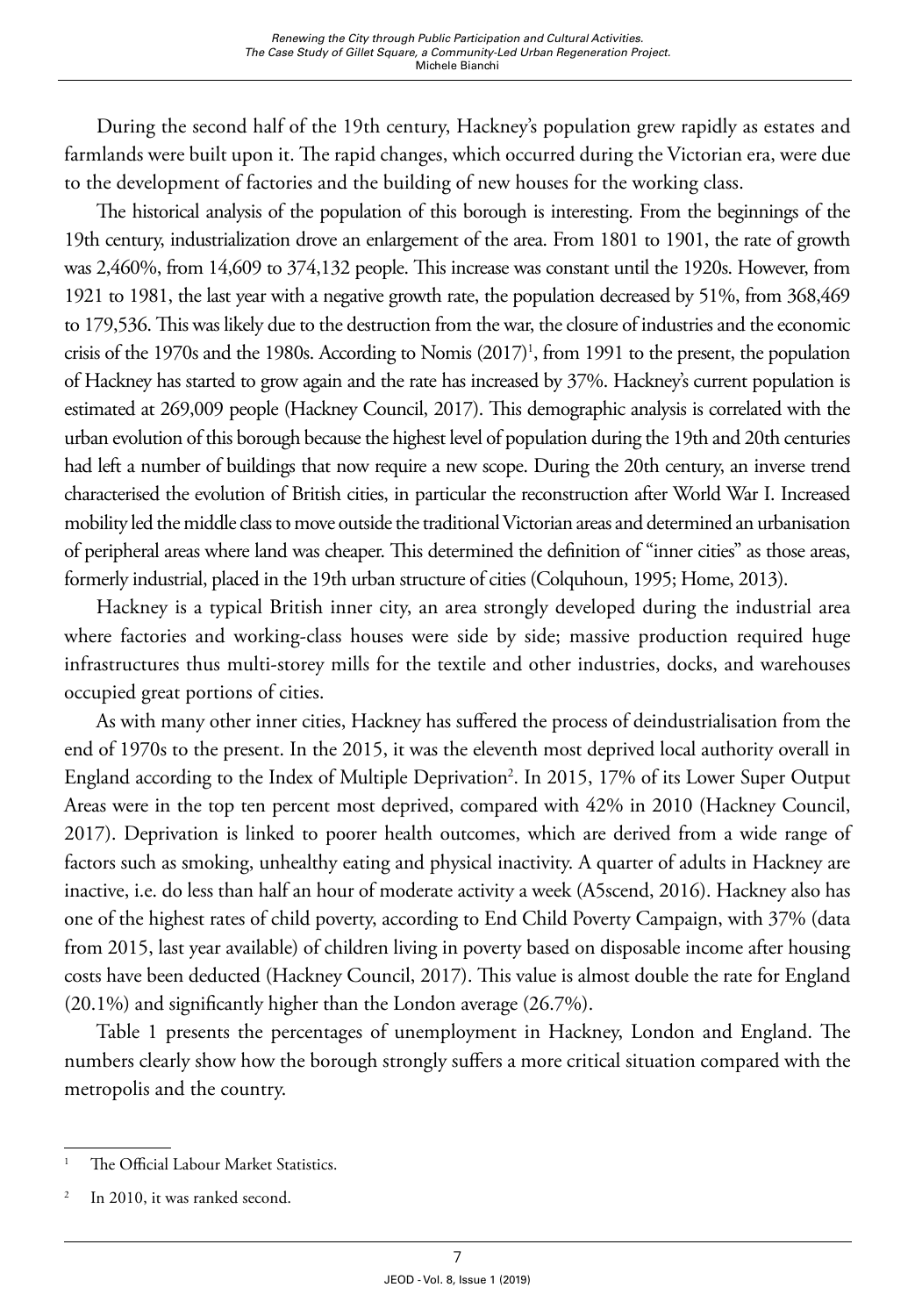|      | Hackney        | London         | England |
|------|----------------|----------------|---------|
| 2007 | 11.4           | 6.9            | 5.2     |
| 2008 | $\mathfrak{g}$ | $\overline{7}$ | 5.7     |
| 2009 | $11\,$         | 9.2            | 7.7     |
| 2010 | $10.4\,$       | 8.9            | 7.6     |
| 2011 | $10.7\,$       | 9.5            | $\,8\,$ |
| 2012 | 10.7           | 9.2            | 7.9     |
| 2013 | $11\,$         | 8.7            | $7.5$   |
| 2014 | $8.1\,$        | $\overline{7}$ | $6.2\,$ |
| 2015 | 6.9            | $6.1\,$        | 5.2     |
| 2016 | $7.2\,$        | 5.7            | $4.8\,$ |
| 2017 | 4.7            | 5.3            | 4.4.    |

**Table 1. Unemployment in Hackney, London and England (%)** 

*Source:* Nomis (2018).

During the last decade, steady economic growth, due to the proliferation of creative and technological enterprises, has brought a great deal of attention to this neighbourhood (Porter and Shaw, 2009). Table 2 shows the historical evolution of enterprise population in Hackney in recent years. Figures confirm the increase in business activities, in particular small and medium rather than large firms such as in the past. "Over the past decade, Hackney's old factories have become workspaces for a new boom in technology, media, and telecommunications, or more broadly, knowledge-based industries. Hackney is home to the centre of one of the largest clusters of knowledge industries in Europe." (Hackney Council, 2015: 3).

Hackney is living a deep change in its social structure and urban outlook, modifying its status from an old and abandoned borough to a gentrified zone of London. The recent success of Hackney is due to the Olympic games of 2012 in the nearby new part of East London. The opening of the East London underground in 2012 has led the gentrification process close to the Dalston and Bethnal Green areas (Porter and Shaw, 2009).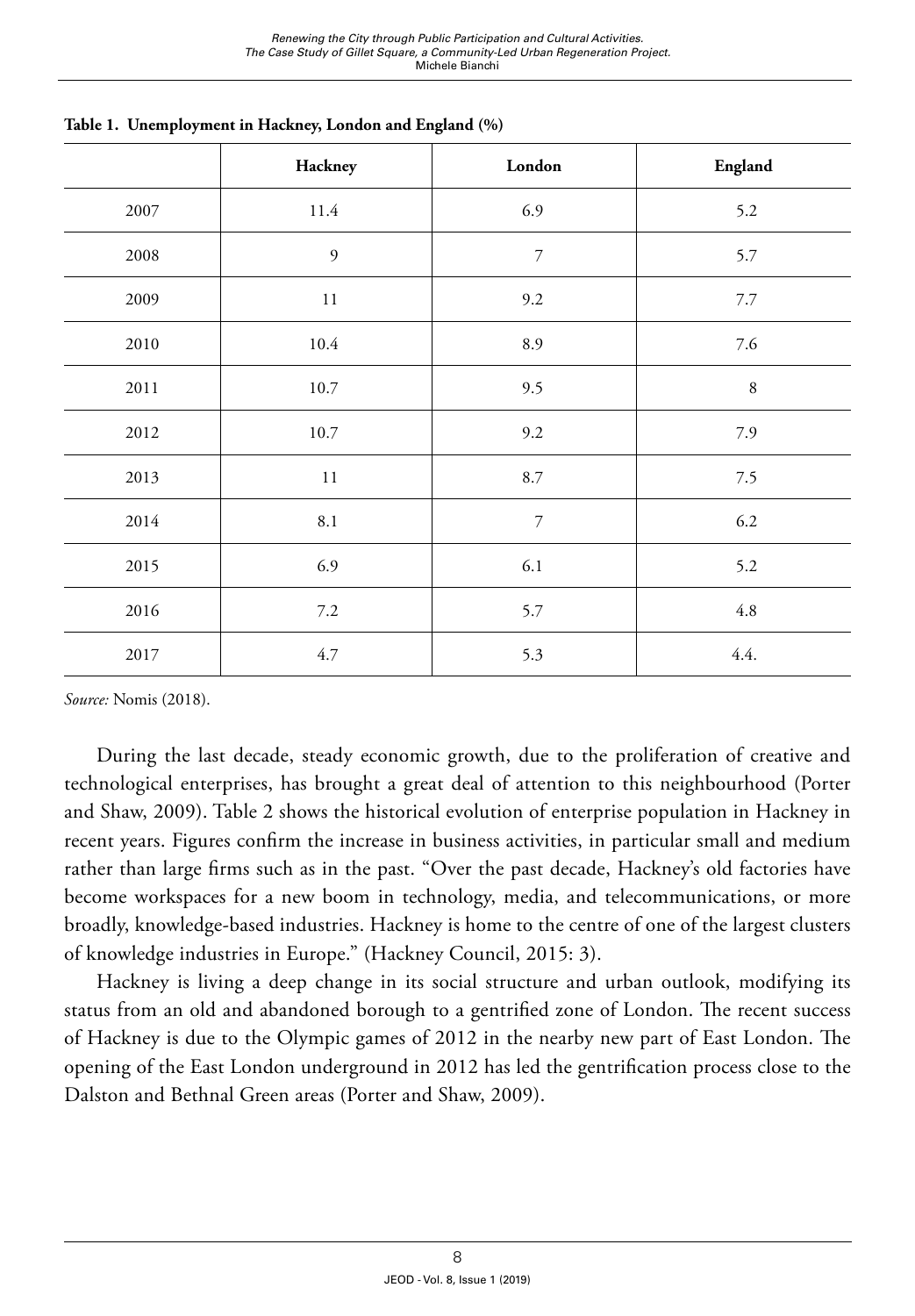| Year | Micro<br>$(0-9$ workers) | Small<br>$(10-49$ workers) | Medium<br>$(50-249$ workers) | Large<br>$(≥250$ workers) |
|------|--------------------------|----------------------------|------------------------------|---------------------------|
| 2010 | 8,460                    | 715                        | 135                          | 30                        |
| 2011 | 8,765                    | 715                        | 135                          | 30                        |
| 2012 | 9.665                    | 865                        | 135                          | 30                        |
| 2013 | 10,185                   | 995                        | 150                          | 30                        |
| 2014 | 11,560                   | 1,050                      | 165                          | 30                        |
| 2015 | 13,295                   | 1,205                      | 185                          | 40                        |
| 2016 | 15,360                   | 1,295                      | 190                          | 40                        |
| 2017 | 17,345                   | 1,415                      | 195                          | 35                        |

**Table 2. Historical evolution of Hackney enterprises**

 *Source:* Nomis (2018).

Nevertheless, new businesses are not a sufficient solution for the decrease of the disadvantage situations in this area. In his report for the Centre for Analysis on Social Exclusion of the London School of Economics, Fenton (2016) underlines the historical investigation of poverty distribution in the 2000s, which can explain the social changes in East London in general and Hackney in particular. The renewal of a wide share of houses and the consequent increase in prices have pushed many low-income families to other cheaper boroughs outside Inner London. This means that the social improvement recorded in these years are not an improvement of former dwellers' social conditions, but a displacement of them (Fenton, 2016).

Crosschecking the data from Super Outputs Areas, the result is that in the poorest areas of Hackney, 17% of super output areas (Hackney Council, 2017), the level of ethnic diversity is higher. Table 3 shows the ethnic composition of the areas which are in the 10th percentile of the highest deprived in England compared with the overall percentage of Hackney. This means a link between the most difficult situations in the borough and ethnic minorities, which represents an important issue in the analysis on the necessary social work in this neighbourhood. It proves that the HCD's work for local minorities has good reasons, in particular the work with the Black African/British/Caribbean community.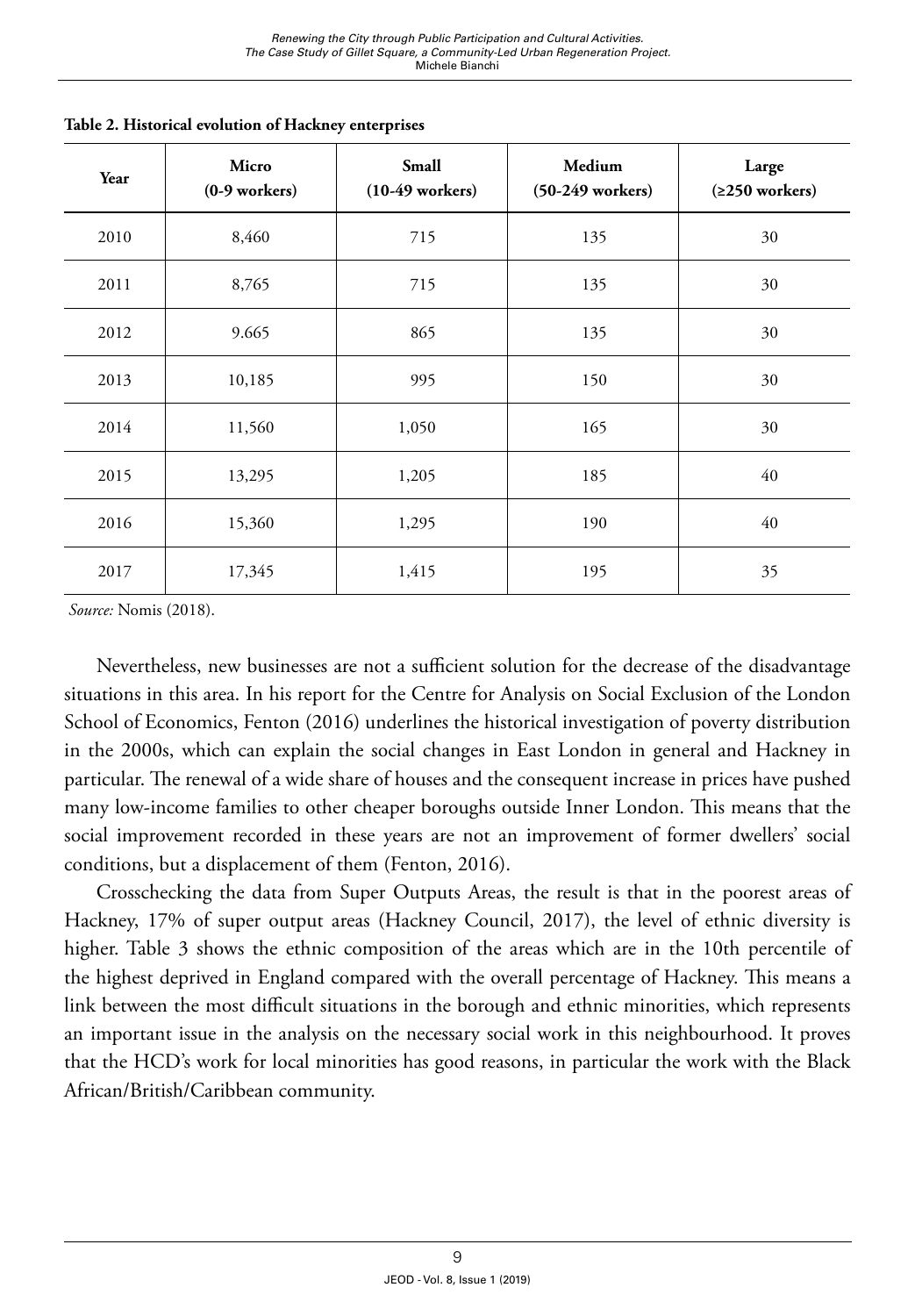| <b>LSOA</b> | White | Mixed multiple<br>ethnic groups | Asian/Asian<br><b>British</b> | Black/African/<br>Caribbean/Black<br><b>British</b> | Other ethnic<br>groups |
|-------------|-------|---------------------------------|-------------------------------|-----------------------------------------------------|------------------------|
| 002A        | 49.7  | 6.4                             | 11.6                          | 26                                                  | 6.3                    |
| 002D        | 43.1  | 6.1                             | 13.4                          | 30.1                                                | $7.3$                  |
| 002E        | 41.2  | 7.4                             | 13.8                          | 29                                                  | 8.6                    |
| 002F        | 40    | 8.3                             | 11.2                          | 31.3                                                | 9.2                    |
| 010B        | 31.2  | 8.6                             | 14.9                          | 40.2                                                | 5.1                    |
| 013A        | 26.8  | 6.2                             | 8.6                           | 54                                                  | 4.4                    |
| 013B        | 38    | 5.7                             | 7.8                           | 41.2                                                | 7.3                    |
| 013C        | 34.1  | 6.9                             | 11.2                          | 43.1                                                | 4.7                    |
| 014A        | 40.9  | 6.8                             | 12.6                          | 31.1                                                | 8.6                    |
| 018A        | 42.8  | 5.7                             | 9.9                           | 38.5                                                | 3.1                    |
| 018B        | 48.6  | 8.6                             | 10.9                          | 28.8                                                | 3.1                    |
| 019A        | 33.5  | 8.9                             | 11.6                          | 42.6                                                | 3.4                    |
| 019C        | 34.8  | 7.6                             | 10.8                          | 41.6                                                | 5.2                    |
| 019F        | 30.1  | 6.6                             | 10.3                          | 47.3                                                | 5.7                    |
| 022B        | 45.3  | 5.5                             | 13                            | 32.9                                                | 3.3                    |
| 023C        | 60.5  | 8.1                             | 8.9                           | 17.6                                                | 4.9                    |
| 024A        | 36    | 7.2                             | 12.8                          | 38.8                                                | 5.2                    |
| 024F        | 45.8  | 7.3                             | 7.3                           | 33.2                                                | 6.4                    |
| 026B        | 53.5  | 6.7                             | 10.9                          | 23.6                                                | 5.3                    |
| 028A        | 34.1  | 8.2                             | 19.3                          | 31.6                                                | 6.8                    |
| 029C        | 42    | 6.1                             | 13.7                          | 28.9                                                | 9.3                    |
| Average     | 4.6   | $\overline{7}$                  | 11.6                          | 34.8                                                | 5.9                    |
| Hackney     | 54.7  | 6.4                             | 10.5                          | 23.1                                                | 5.3                    |

**Table 3. Ethnic composition of the poorest LSOAs in Hackney (%)**

*Source:* ONS (2018).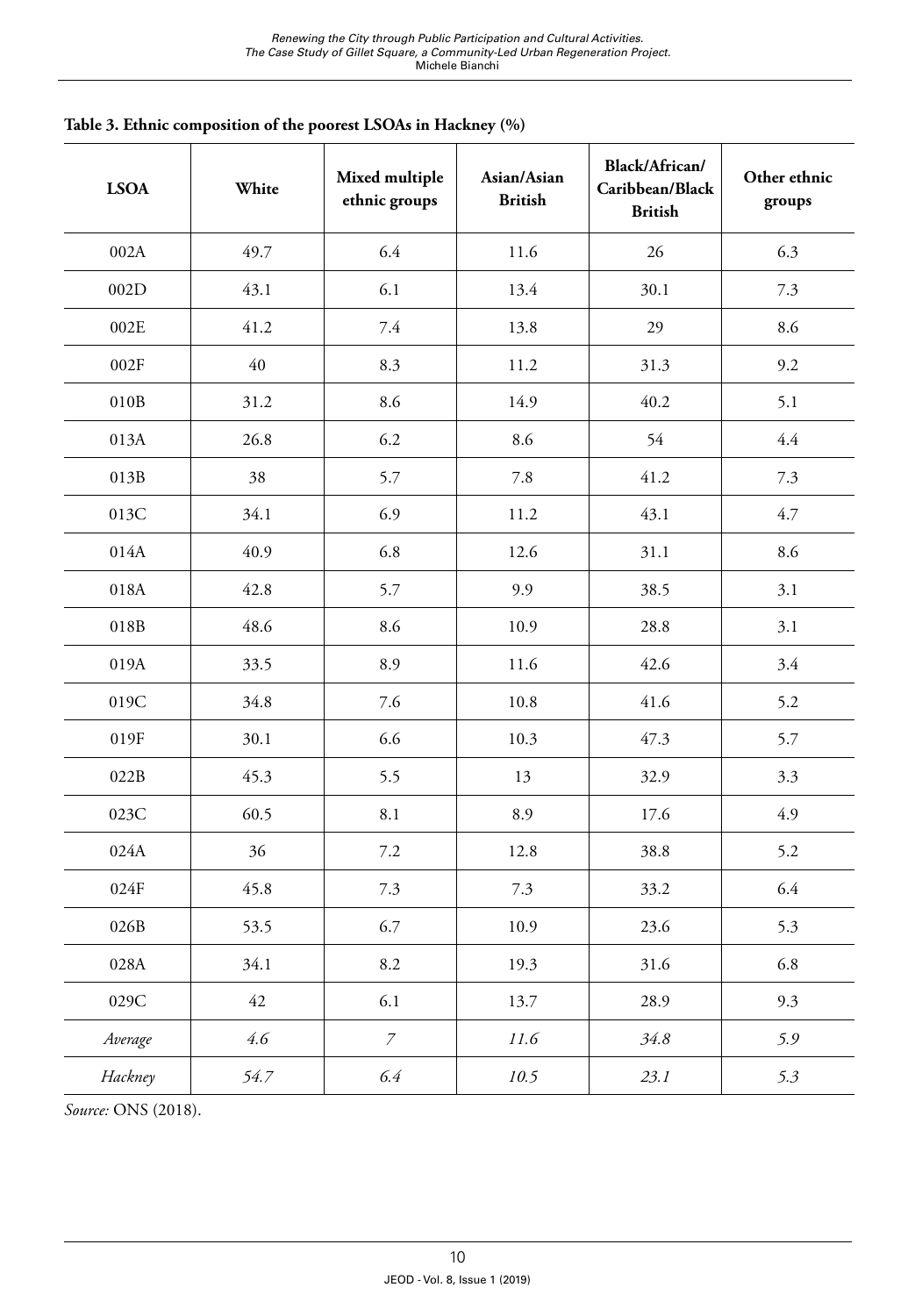As the analysis shows, Hackey presents radical socio-economic issues and this requires significant initiatives for tackle them down; HCD is a leader in the social and solidarity economy in Hackney and has develop many project which address solutions for the social problems listed above. In 2016, HCD commissioned an independent external evaluation of the Gillet Square project on the 10th anniversary of the square's launch. A5cent was the agency in charge of this assessment. This work was based on surveys and interviews with the Gillet Square working group, HCD-run consultation focus groups and other organisations' reports on the square's activities. This work shows the main issues regarding the zone of Dalston, where Gillet Square is situated. This place is in line with the index of deprivation of Hackney. Dalston has the smallest amount of public green space in the borough (Hackney Council, 2007) and many local families live in flats lacking access to decent outdoor environments. The desire for more free or low-cost activities is correlated to the need for socialisation. In many cases, this is obstructed by the fear of anti-social behaviours which are perceived by many residents as a terrible issue. A focus group with older women at Age UK's Agewell group in 2016 found that drinking and threatening behaviour in the square were issues for them. Moreover, Dalston is the ward with the highest rate of crime and disorder problems (A5cent, 2016). Figure 3 shows people's (participants into Gillet Square activities) concerns about Dalston. It is relevant to underline the high worry about local disempowerment.





*Source:* A5cent Survey (2016).

The analysis presents the main social problems in Hackney with a particular focus on Dalston; what emerges here is a structural necessity of urban regeneration and re-planning of Hackney scope and role for its economy. The neighbourhood has a huge portfolio of assets in re-use and the new economy is triggering reconversion processes that can impact in a negative way this part of London. The next section presents the HCD main features and how this community enterprise is working for a community-focused renewal of Hackney assets, adopting a social and inclusive approach for its activities and implementing solutions that target specific Hackney problems such as unemployment, social isolation, and absence of social venues.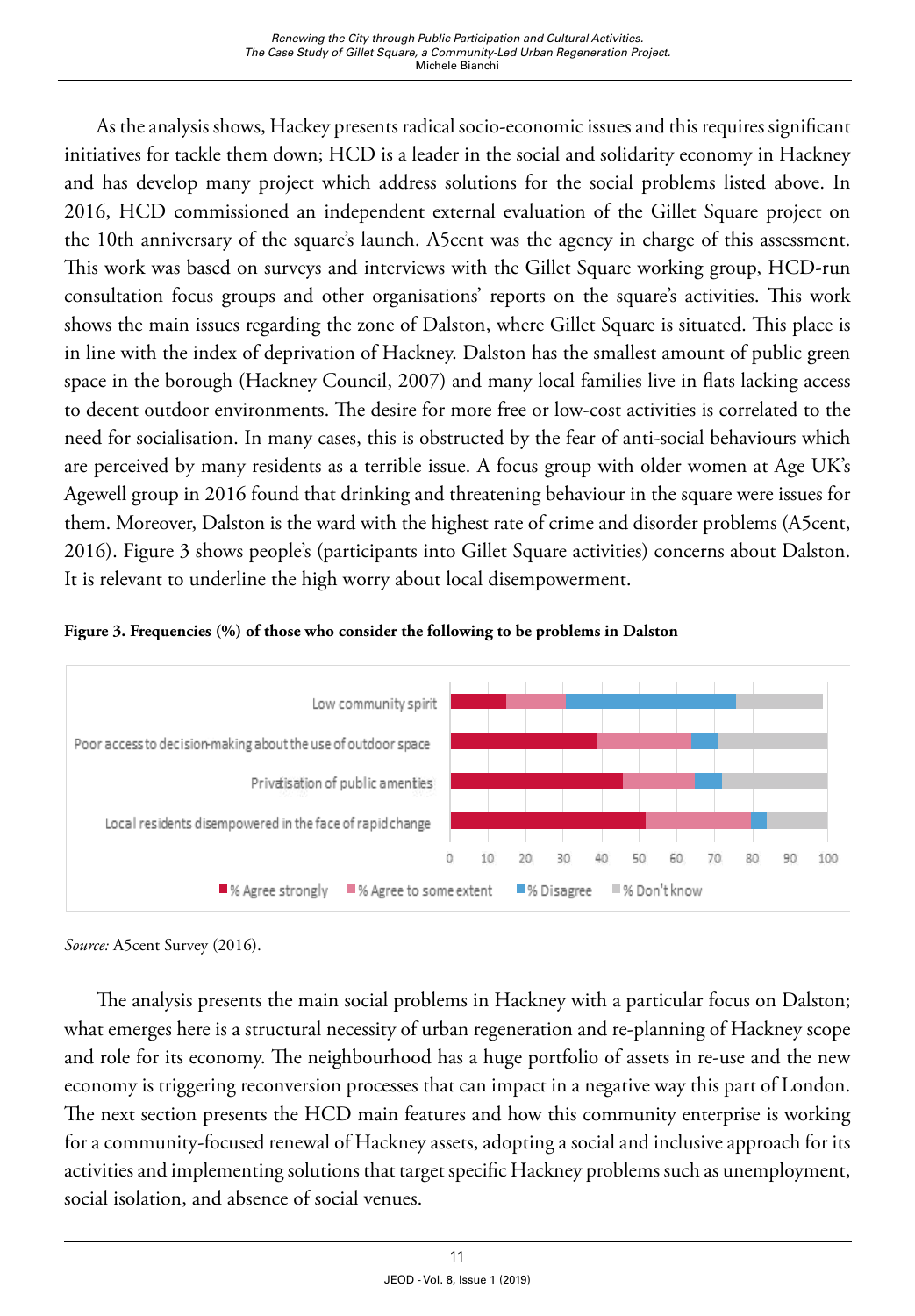## **4. The Hackney Co-operative Development and Gillet Square project**

The Hackney Co-operative Development is a Community Interest Company specialised in business support, customised training, affordable workspace provision and creation of suitable environments for small businesses, community groups and voluntary organisations in Hackney. Established in 1982, the HCD has deep roots in the cooperative movement of London. The Hackney House Cooperative set up this organisation, as the former CEO of HCD (1996-2006) explains:

*"In the 1970s, there were a lot of squatters in London and they occupied many dwellings. In the 1980s, also, the housing cooperation increased with political support; there were lots of cooperative houses. Here there was the Hackney House Cooperative. This was a group that supported people who wanted to live in a cooperative house. Based on this experience, they thought that it would also be possible to develop business in a cooperative way. They asked local authority for a place to start businesses and received Bradbury Street, with the agreement to raise the funds to renew the entire building. The regeneration was funded with the Government money invested to increase the economic and social situation of suburban areas. This money was pushed into community organisations in order to stop conflicts."* (Interview to former CEO, 2017).

The main HCD aim is supporting the community through the development of new cooperatives and social companies. It can improve local people's conditions because businesses can bring wealth if they are set up with social and mutual values. The focus is on the disadvantaged people of Hackney who cannot be helped simply with the traditional support provided by the state. Ethnic minorities and women are the main targets of HCD services. This is a Company Limited by Guarantees, it does not have a share capital, and from 2005 it is a Community Interest Company. Members of  $HCD$  can be people, other organisations and public authorities that support the aims of  $HCD<sup>3</sup>$ . The general assembly gathers all the members who elect the general council, which is also composed of representatives of other organisations:

- Six seats for local worker co-operatives, common ownership enterprises and small businesses representatives;
- Two seats for trade union organisations;
- Five seats for community and voluntary organisations;
- Two seats for employees of the company<sup>4</sup>.

Over the years, this strong relationship with the territory has influenced the HCD's services. The peculiarity of this organisation is the focus on the local communities' issues and the research on new solutions to tackle the social and economic problems of disadvantaged groups. HCD works within its community since 1982, and its services are in line with its mission.

Ibidem.

The company acts of 1985 and 1989.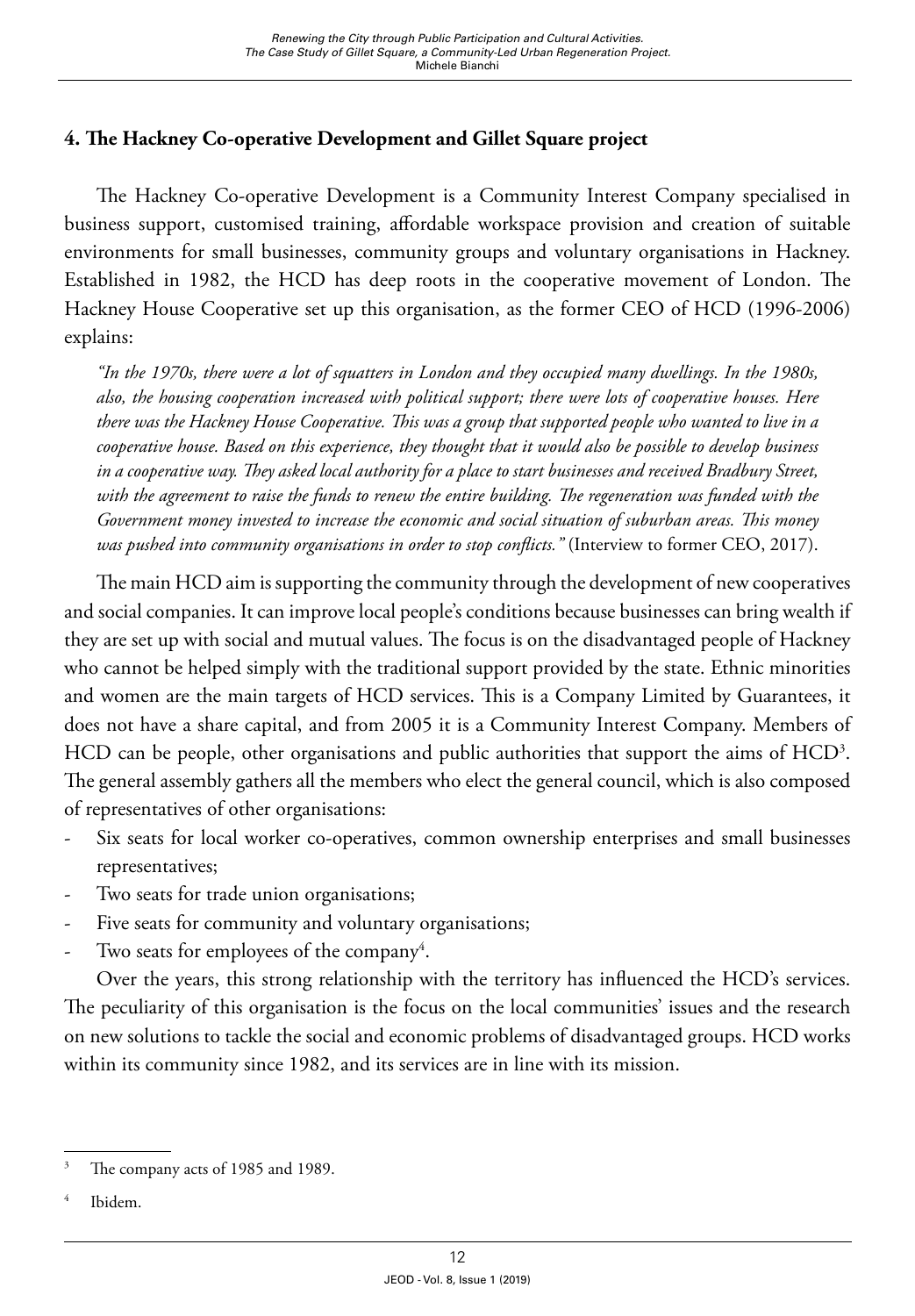- *Affordable business premises:* HCD is the owner of 73 spaces in Hackney<sup>5</sup>. These include small offices, medium-sized workspaces, retail outlets and night time economy venues. These properties are in part under ownership of Hackney Council, such as the Bradbury Street and Beechwood Road buildings. The support for the economic growth of Hackney starts from the availability of workspaces for people who cannot afford the market price.
- *Pioneering social enterprise in Hackney*: this programme has the aim to support new co-operative and social enterprises. This service provides support in business planning, market analysis, design of products and services, change of management structure, conversion into a new legal structure as CIC or co-operatives, strategy for rapid economic growth, and preparation for trading in the first year.
- *"English my way" and "Learn my way"*: these two programmes are set-up to help people acquire basic skills for their social integration. The aim of these is to enforce the knowledge of English for newcomers and the use of the internet and computer. These courses are clear examples of empowerment for disadvantaged people.

Alongside these projects, HCD has invested great funds and commitment in the regeneration of Gillet Square. HCD has received a mandate by LB Hackney to lead in utilising this public space for community benefit. This included the granting of a unique Permanent Entertainment Licence for the square, which allows responsive and flexible programming of the space for different purposes. Surrounded by Bradbury Street and Kingsland Road, this is not just a place, it is the reason why this company can be considered a good example of urban regeneration through community-led enterprises.

The history of this place is 25 years old. It began when the Hackney Council gave the building around the square to HCD with the agreement of an innovative renewal of the area.

- From 1982 to 1984, HCD received 300,000 GBP from English Partnership, a national program from DCLG for the renewal of under-developed areas, for the reestablishment of the building in Bradbury Street (that surrounds Gillet Square). This was the first headquarters of HCD and it is here that many businesses found a workspace with affordable rents.
- From 1994 to 1997, the Hackney based initiative obtained 2 million GBP, 70% from public programs (City Challenge) and 30% from the private sector for other works on the Bradbury Street building and other properties.
- In 1993, HCD commissioned to Collective Building Design the creation of a project for the re-development of the area around its headquarters.
- In 1998, after several local public consultations, Hackney Council's Regeneration Committee designed Gillett Street car park as the future town square for Dalston.
- In 1997-2000, additional 300,000 GBP came for the purchase of the market stalls installed on Gillet Square (Single Regeneration Budget).

<sup>5</sup> Ranging from 100 to 1,550 sq. ft.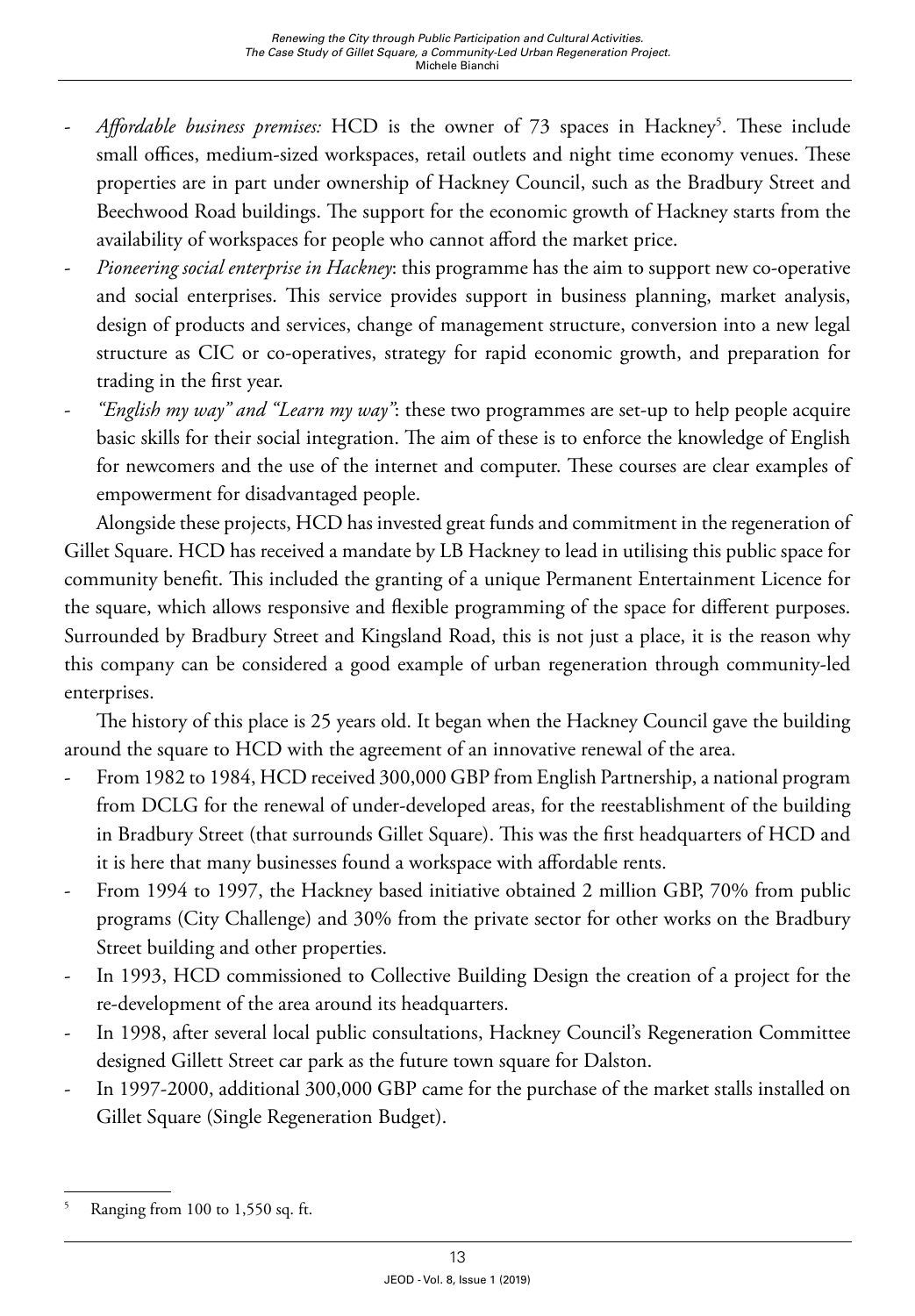- In 1999, HCD installed ten market pod kiosks on the south side of the square.
- In 2001, the Gillet Square Partnership was formed as a development and management agency, it comprised Groundwork East London; The Vortex Jazz Club; London Borough of Hackney Planning, Leisure and Property Directorates; MacDonald Egan; Greater London Authority's Architecture and Urbanism Unit and Hawkins Brown.
- In 2003 Gillett Square was adopted as one of Mayor Livingstone's new urban spaces for London, which led to the involvement of the GLA's Architecture and Urbanism Unit in the Gillett Square partnership. This program was part of a major urban policy promoted by the Labour Mayor of London, which aims to improve the sustainable renewal of under-used spaces in many locations. HCD had supported this project through a mix of private and public funds. The majority of these resources were from national programs and European funds.
- In 2005, Dalston Culture House completed the norther side of the square.
- From 2003 to 2005, the work on the Dalston Culture House, which occupies the western side of Gillet Square, cost 1 million GBP; 60% of these were from the Neighbourhood Renewal Fund and European Regional Development Fund (ERDF); 40% was from a private social bank (Triodos). The final cost for Gillet Square has been 1.6 million GBP subdivided between London City Hall (500,000 GBP), the national government (750,000 GBP) and Transport for London (350,000 GBP). These figures confirm Moulaert and Vicari Haddock's research results, the majority of the funds used for the urban regeneration projects in Europe were public, and this case is proof of that.
- In 2006, official inauguration of Gillet Square.

These numbers show how HCD supported this project over the years. These programs have represented a sustainable way for the purposes of this community enterprise. It promoted regeneration for the integration of a social mix of people (Punter, 2010). This is in line with the historical evolution of urban policies delineated in the previous paragraphs.

*"Outline plans for the square were developed in the context of further public consultations and events organized by HCD and Groundwork through their local networks, membership of the Local Strategic Partnership and the Neighbourhood Forum. The plans for the square were well publicized in articles in the local press. The planning application for the square, in the name of the Gillett Square Partnership, was approved by LBH full planning committee in 2005, with no objections from the public."*  [\(www.gilletsquare.org.uk\)](http://www.gilletsquare.org.uk).

Since its launch, Gillet Square has suffered many problems related to drugs and alcohol abuse and anti-social behaviours due to many vulnerable people who used to live in the square before its renewal (A5cent, 2016). The negative impact of these phenomena led HCD to form the Join Action Group, which involves police, LB Hackney, residents, local businesses and services. This group has worked on the issue of anti-social behaviours in order to avoid them, not to exclude people from Gillet Square. Police have increased the presence of patrols in the square and Single Homeless Project has offered support to street drinkers. After this intervention, complaints decreased by 78%. The HCD approach is that the problem is the behaviour not the individual person, HCD does not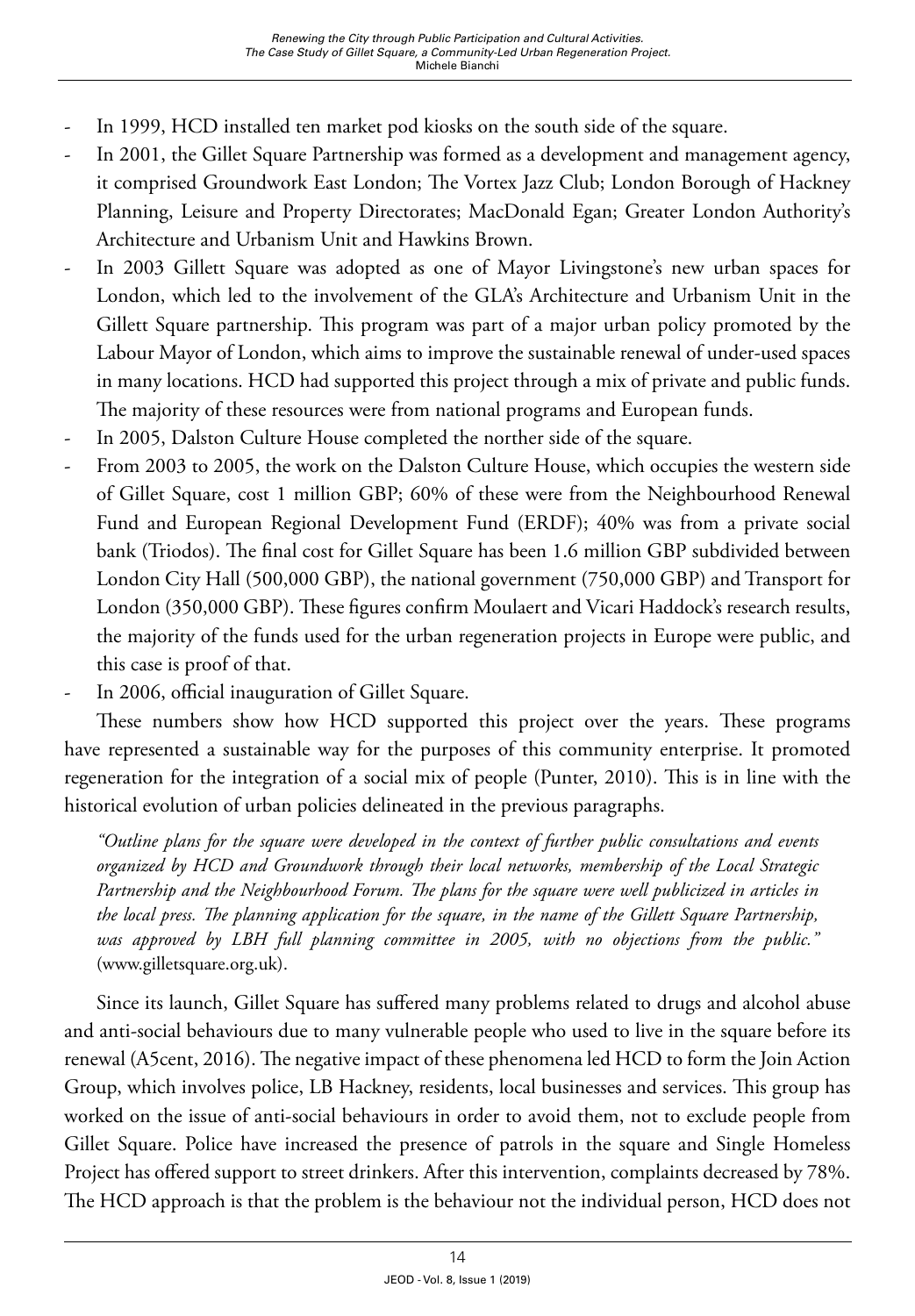want to exclude anyone from the square (A5cent, 2016). The 2016 consultation confirms this sense of community safety in this place.

The role of the Gillet Square Action Group (GSAG) is not secondary for the success of Gillet Square. As explained above, the idea of wide involvement of local stakeholders has always been at the base of this project from the beginning. As the Creative Manager of Gillet Square for many years explains, the group is an important element in the development of the annual cultural program:

*"In July 2014 HCD held an event called 'An Open Discussion on Gillett Square'. It provides a space in which anyone who wanted could bring their ideas and thoughts about the square and how it should work forward. We also asked one of the presenters who had a good relationship with some of the regular street drinkers to encourage them to attend. We did in fact have a really wide range of people attending – business owners, residents, street drinkers, different ages, genders, and ethnicity. It was clear there was a lot of passion and willingness for the square to really work as a community asset and that a regular forum like this was needed."* (Interview to Creative Manager Gillet Square, 2017).

GSAG is a free membership place for regular discussions on the cultural work in Gillet Square. Due to the mission of this project, regarding the involvement of all the citizens and groups in Dalston, a wide plethora of participants is very useful. During the first two years of activity, the group used to meet every two months, but after a while it became clear that a more frequent schedule was necessary. In the end of 2016, they decided to meet every month.

*"The objectives of the Action Group were to bring out community resources, empower people, forge links and have community led events taking place in the square as a result – this has happened and still continues. The objective of the Gillett Square Project at large is to have a public space that works for all the community, is safe, comfortable; improves social cohesion; reduces isolation, and has a positive impact on people's health. The Action Group is one of the ways of meeting the objectives and also acts as ongoing evaluation, as people will say what things have worked or not worked, we also have a proactive reflection at the end of the year."* (Interview to Creative Manager Gillet Square, 2017).

The work in partnership with many other organisations and groups in the neighbourhood has led HCD to base its cultural work in Gillet Square on input from a plethora of stakeholders. Consequently, the community enterprise has had the opportunity to assess its work also through the point of view of these partners. In addition, the independent evaluation from A5cent has given more emphasis to the HCD commitment to Dalston. People appreciate the time spend at Gillet Square during the organised activities, the Games Days report 2015<sup>6</sup> demonstrates that parents and children developed new social skills and enhanced interactions with other families. Super Dad Games Days report shows that 98% of child respondents assessed the time spent together with their fathers was qualitatively better than the game time during other days. The 90% of fathers agreed they had learned something new about their children. The majority of the interviewees (32 out of 45 people) confirmed that these occasions improved their social interrelations and decreased their feelings of isolation.

<sup>6</sup> Organised by Universal Board Games Charity London.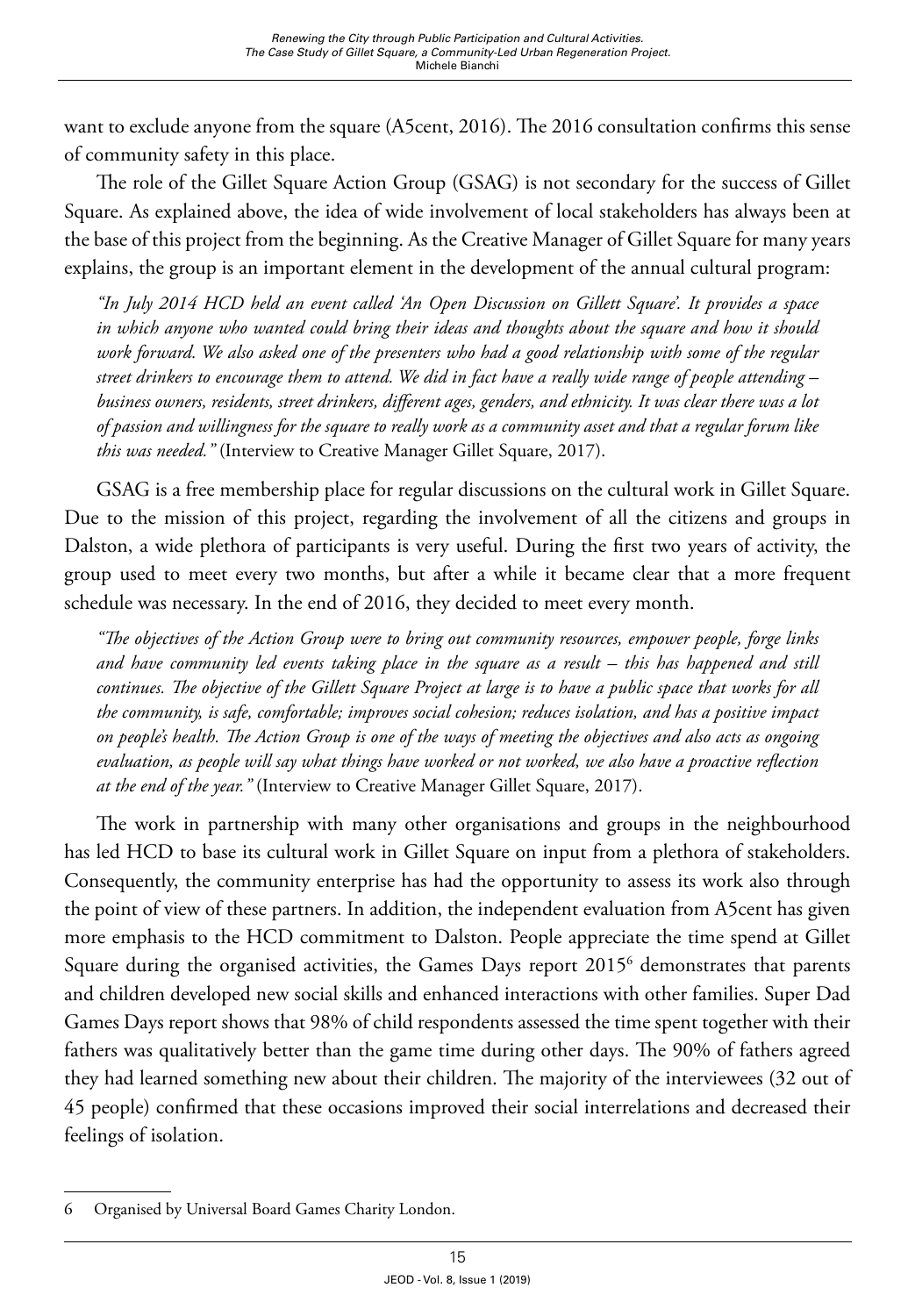HCD's Stories from Gillet Square (2014) found that people consider this project a place where everyone can feel part of a community. Activities are inclusive and the free entrance allows everyone to be engaged. There is a good grade of social and ethnic mix. The same results were recorded during the Something Different Festival (2014) and Vortex Outdoors Festival (2014). The Hackney Circle program is another of HCD's partners. It organises different events for the promotion of socialisation in the borough, with a particular focus on older people. The operators of this scheme reported in the 2015 evaluation that older people involved in Gillet Square activities have had a positive perception of this place.

# **5. Discussion**

The work with the community is a consequence of the HCD's values. As the former CEO explains, the cooperative movement has always promoted the collaboration among people and organisations for the community's benefit. These intrinsic values, due to its background in the London cooperative movement, and the directives from the programs promoted by the British governments and the European Union influenced HCD's work. The majority of the funds for the project were public: European Regional Development Fund (ERDF) selected it as one of the ten pilot projects for London by the Greater London Authority's (GLA) Urbanism and Architecture Panel (AAUU). Gillet Square was also funded by the Mayor Livingstone's new urban spaces for London program, the English Partnership program, City Challenge program and Single Regeneration Budget. This point highlights how the evolution of urban policies has found an important match with the work of local community-led organisations and enterprises. This coalition of funds, objectives and intentions has steered the Gillet Square project. National and European policies had the capacity to foster a new way for the urban regeneration of inner cities underpinned by social innovation; alongside, the mutual influence between government and civil society, as in the case of Locality, has shaped these urban policies. The recognition of these local actors and the discussion with the policy makers is the key element of the top-down level. On the bottom-up, the organisations can strengthen their work in territories through access to resources which support their missions for communities.

The network built by HCD over the years is a strategic asset for its work because it allows the company to recognise and improve the potential in this area. A clear outcome is the involvement of many citizens, who are part of other networks, and collaborate with HCD. The engagement of these people is possible due to the relationships and competencies of the HCD's partners, which work on different targets such as families, older people and ethnic groups. The partnership with the Hackney Council is also an important connection. First, it has provided the HCD with the building in Bradbury Street and the former car park where now exist Gillet Square, HCD offices and many other businesses supported by the CIC. Secondly, the HCD has built a professional relationship with the Hackney Council that allows the two actors to trust each other and implement a local social strategy for the Dalston area. This is a case of mutual exchange between the third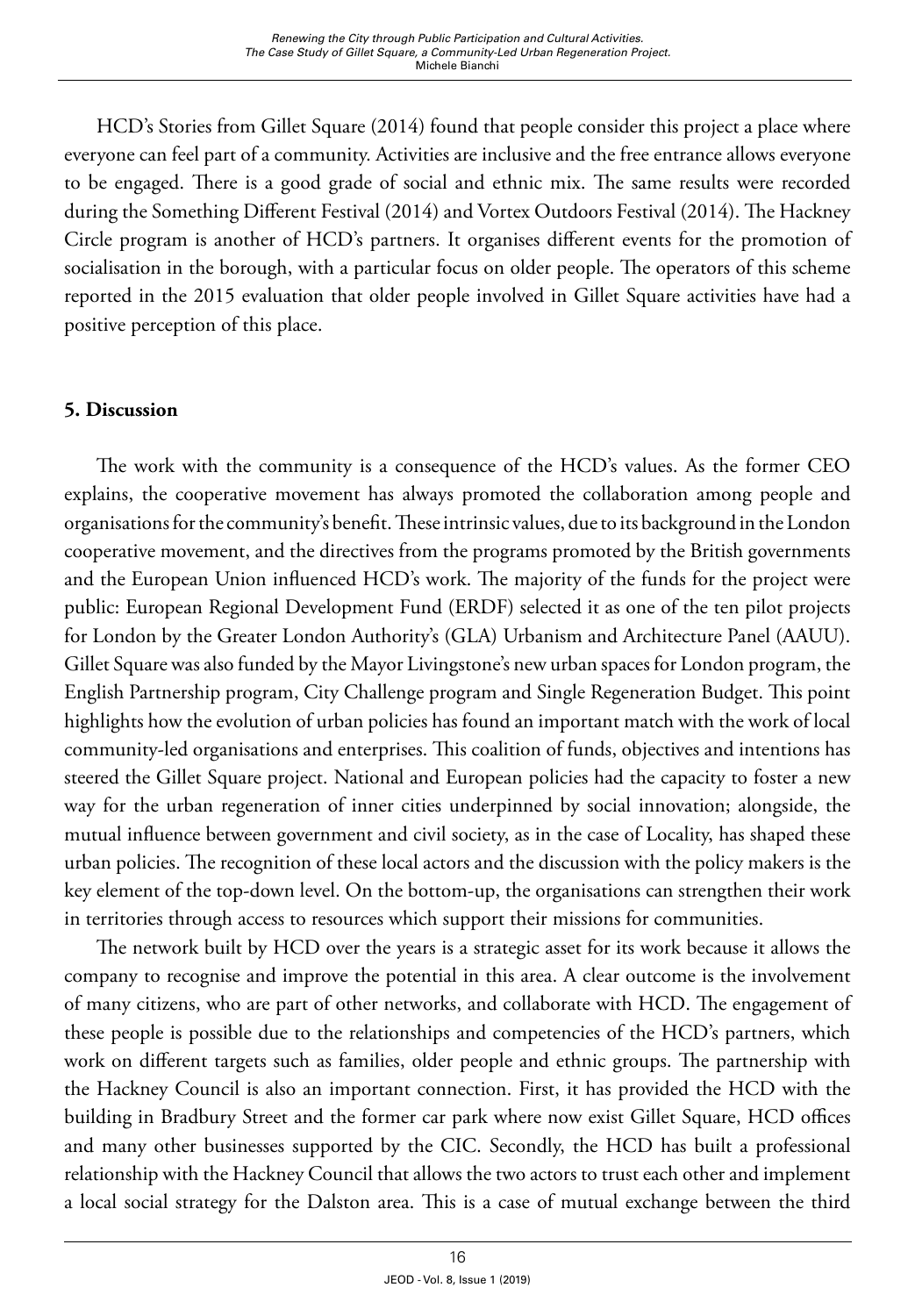sector and a local policy maker. The first operates every day in the territory with many people from disadvantaged situations (immigrants without communication skills, new entrepreneurs, ethnic minorities, private businesses, street drinkers, elderly people, etc.). The second has the task of implementing policies for the wellbeing of citizens. This partnership appears as an outcome of top-down policies that promote a more direct collaboration between public and private sectors; the public authorities support private organisations and coordinate their efforts in the neighbourhoods, meanwhile, the third sector works everyday with local residents in order to understand their needs and promote new projects. These connections permit the regeneration of local assets because the public sector supports private organisations not only with an innovative policy framework but also with asset transfer. There is a double benefit: social businesses and organisations do not have to build or rent by themselves their own offices and have a drastic reduction on their annual budgets; on the other hand, the public authorities, which have to deal with a strong reduction in public resources, can realise a sustainable and social regeneration of many assets in their purview.

The emphasis on the network inside the community is not a marginal aspect in this analysis. As Kisby (2010) points out, urban renewal projects for social inclusion are possible with the engagement of local stakeholders for a real understanding of contexts, social issues and people's potential. These connections, that represent the social capital of each organisation, are a key point in the analysis of community enterprises. This social capital allows for calibrating the services to fit the local needs and to drive the use of community assets in a direction that can support local socio-economic development. Moreover, community-led enterprises can harness the social capital present in a community and use it to generate positive outcomes (Bailey, 2012; Bailey, Kleinhans and Lindbergh, 2018). The ability to catch the implicit knowledge of local people enables the community-led enterprises to represent them in other forums.

HCD has regular meetings and collaborations with local stakeholders, in particular the Hackney Council for a general monitoring of the Gillet Square project, security issues, and social enterprise development. This mutual support fosters more inclusion, reduction of isolation, as assessed by its partners, and people's involvement in Dalston revitalisation.

# **6. Conclusion**

Community Interest Companies are playing an important role in urban regeneration (Bailey, 2012; Tricarico, 2014; Bianchi, 2016) but their impact is explainable especially through the intense work in communities. Civil engagement and the presence of community-led enterprises for the provision of services and, in general, a more inclusive approach, rather than one that is predominately market-oriented, are a key element for renewal processes that foster social innovation. As Vicari Haddock and Moulaert (2009) underline in their analysis of urban regeneration patterns in Europe, the renovation of many former abandoned areas does not include a real social inclusion of local people, on the contrary it creates new zones for new people. A clear example are the cultural-centres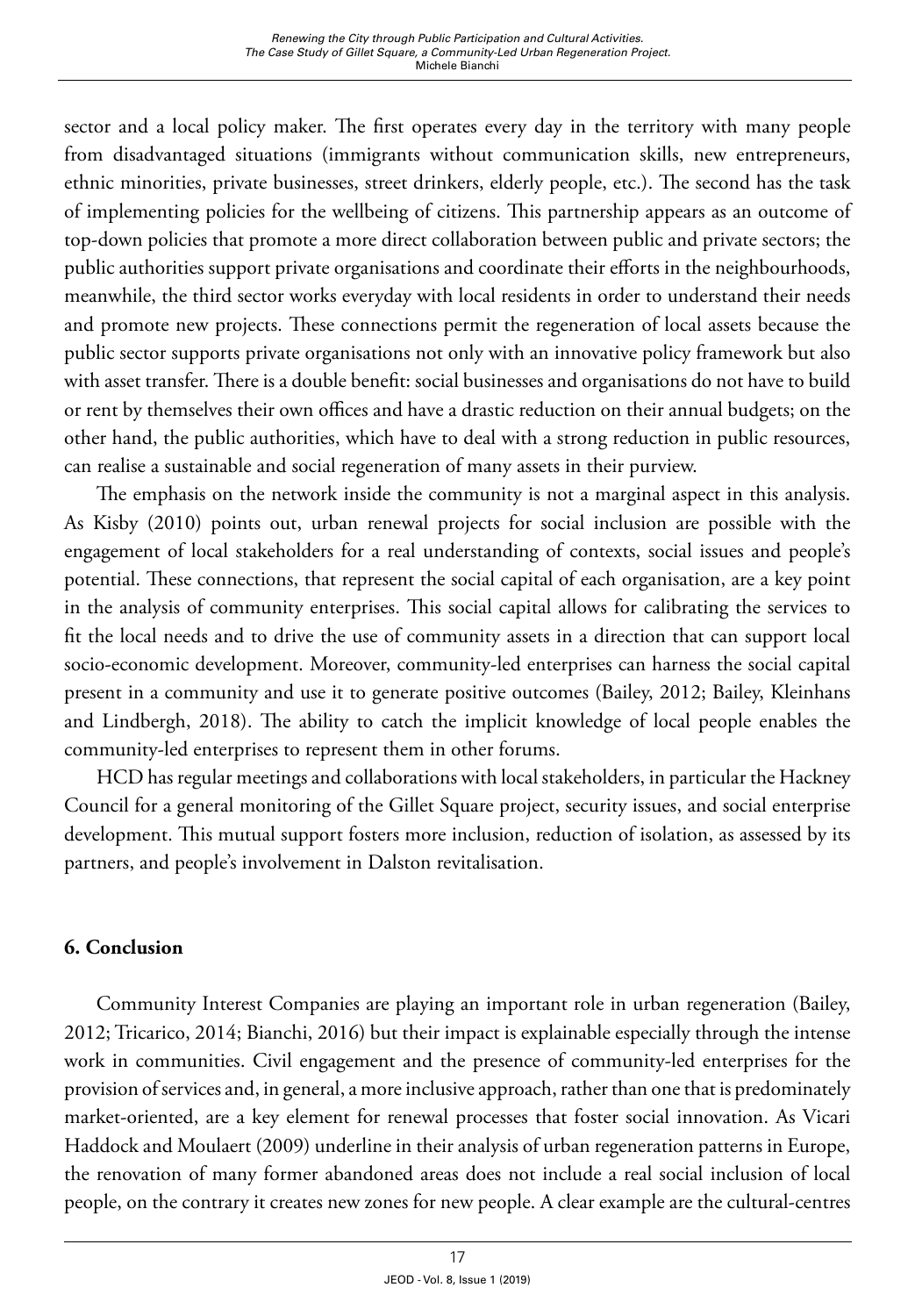projects, around which the former areas have become fashionable and elegant neighbourhoods where the costs of new houses are higher than before the requalification. On one hand, it means that it is a success for planners and local governments, as many inner cities are now wonderful places with new houses, services and businesses. On the other hand, the privatisation processes have brought the displacement of low-income people from their areas due to the increase in the cost of living and house prices. These projects, theoretically, create new job positions but researchers underline many biases in these results. The increase of the construction industry is inevitable, but temporary. The employment generated is dual: on one hand, high-qualified jobs have been created in the field of services and support for businesses. On the other hand, many non-qualified jobs have been created in traditional fields as restorations, security and cleaning services, which have the lowest wages. This solution cannot satisfy the needs of many inner cities where the levels of education are low and the social needs are huge.

Gillet Square and HCD's work can generate important social outputs in the regeneration process because they combine the top-down request for a more inclusive and participative process with the intense bottom-up work with the community. The results clearly indicate how Gillet Square is socially innovative and generates benefits for the community. This case study can represent a good practice for other community organisations looking to implement such efforts and can contribute in the academic debate by providing the main features of a 35 years old project deeply rooted in London which manages key relations with local stakeholders. This paper confirms the main theories regarding participative urban regeneration processes and demonstrates the relevance of policy indications on social private sector involvement for planning and re-development of urban areas.

A future need of research that emerges from this study could be the assessment of the indirect consequences that the Gillet Square project can have on the Dalston area. The cultural programs call many people from the Hackney borough and from London in general. This attraction brings customers for the local small businesses, which in part are also HCD's tenants, so we can consider this a good output of the project. Nevertheless, this good reputation of Hackney as an artistic and alternative neighbourhood is bringing attention that is fostering gentrification dynamics, as explained above. Further research could investigate the role of Gillet Square in the construction of Hackney's reputation because if it is true that HCD manages its own properties with social objectives, it is important to understand the impact on the properties around the square in terms of value growth.

This must be a caveat for all the community organisations, they can fight against a neoliberal system and find in the cooperative community-led model a possibility; but they still remain inside the system and these organisations are in many cases enterprises, which means that they need customers. I agree with the perspective that sustains that these cultural initiatives can bring people from other places inside neighbourhoods, which have been considered in a bad light for years. The community development movement must keep in mind Prof. Florida's thesis (2002) on the *creative class*, which might bring wealth, but it triggers process of cost increase and former dwellers'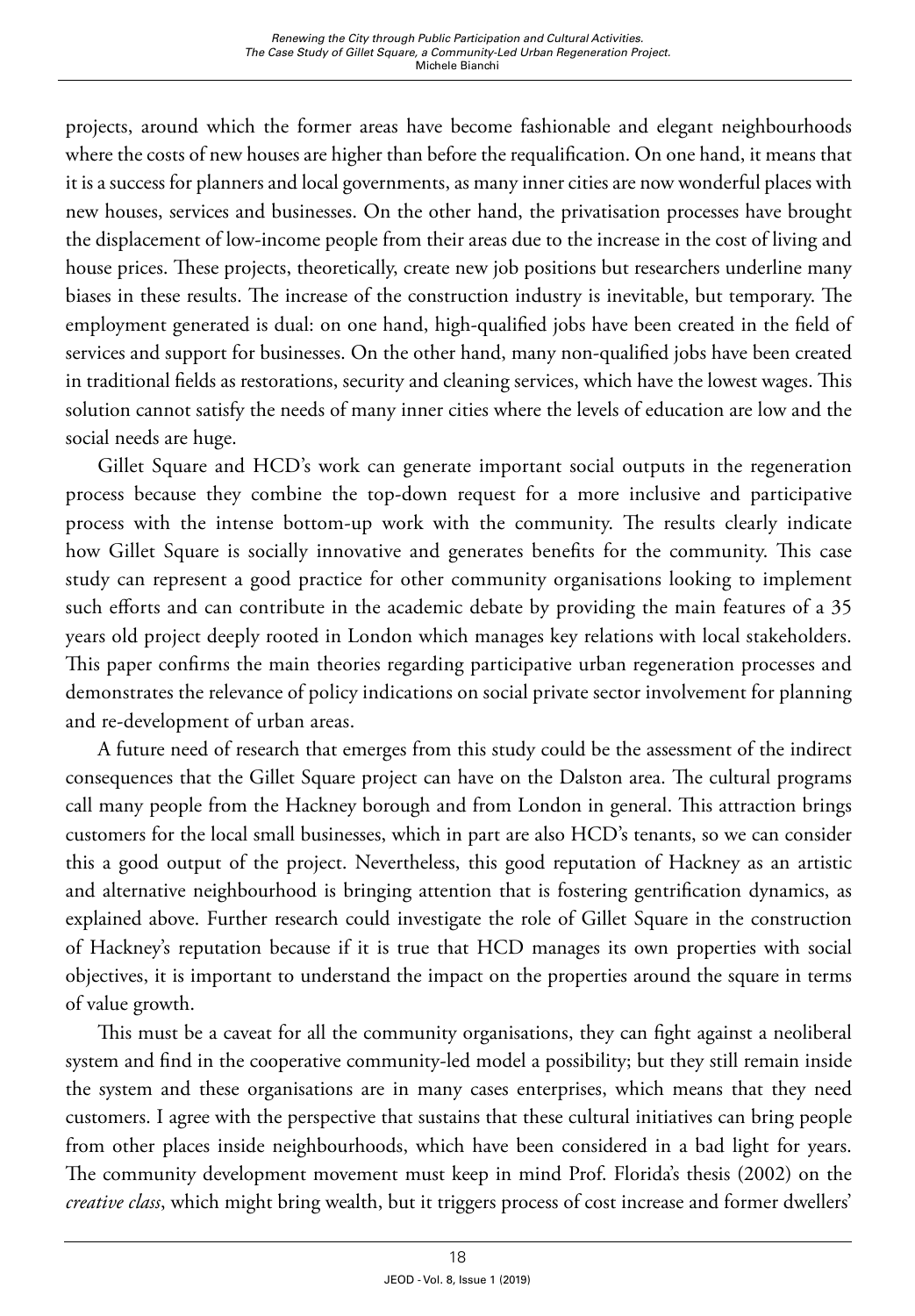displacement. A good community organisation works with a community, not only in a community. Sharing aims, objectives, resources, and a vision of the neighbourhood is strategic for building real impact in community. Otherwise, an organisation that is not able to work in synergy with other partners and stakeholders could just steer its own project on the neighbourhood ignoring what can be alternative interventions and solutions, fostering a closed-mind vision that can only improve the subject's self-interest.

#### **References**

A5scend. (2016, September). *The Gillet Squared Project. An Indipendent Review.* A5scend.

- Bailey, N. (2012). The role, organisation and contribution of community enterprise to urban regeneration policy in the UK. *Progress in Planning*, 77: 1–35. DOI: <https://doi.org/10.1016/j.progress.2011.11.001>.
- Bailey, N., Kleinhans, R. & Lindbergh, J. (2018). The Implications of Schumpeter's Theories of Innovation for the Role, Organisation and Impact of Community-Based Social Enterprise in Three European Countries. *Journal of Entrepreneurial and Organisational Diversity*, *7*(1): 14–36. DOI: [http://dx.doi.org/10.5947/jeod.2018.002.](http://dx.doi.org/10.5947/jeod.2018.002)
- Barton, H., Grant, M. & Guise, R. (2003). *Shaping Neighbourhoods: A Guide for Health, Sustainability and Vitality*. Oxford, UK: Taylor & Francis.
- Bianchi, M. (2016). How communities can regenerate urban context. The case study of Hackney Co-operative Developments. *Euricse Working Paper Series,* n. 87/16*.* Trento: Euricse*.* Available at: [https://www.euricse.eu/](https://www.euricse.eu/it/publications/wp-how-communities-can-regenerate-urban-contexts-the-case-study-of-hackney-co-operative-development/) [it/publications/wp-how-communities-can-regenerate-urban-contexts-the-case-study-of-hackney-co-operative](https://www.euricse.eu/it/publications/wp-how-communities-can-regenerate-urban-contexts-the-case-study-of-hackney-co-operative-development/)[development/](https://www.euricse.eu/it/publications/wp-how-communities-can-regenerate-urban-contexts-the-case-study-of-hackney-co-operative-development/) [Accessed: January 2019].
- Colquhoun, I. (1995). *Urban Regeneration: An International Perspective*. London: B.T. Batsford Limited.
- Couch, C., Fraser, C. & Percy, S. (2003). *Urban Regeneration in Europe*. Oxford, UK: Blackwell Science. DOI: [https://](https://doi.org/10.1002/9780470690604) [doi.org/10.1002/9780470690604.](https://doi.org/10.1002/9780470690604)
- DCLG (2007). Making assets work: The Quirk review of community management and ownership of public assets. London: Department for Communities and Local Government. [https://webarchive.nationalarchives.gov.uk/20120920045030/http://www.communities.gov.uk/documents/](https://webarchive.nationalarchives.gov.uk/20120920045030/http://www.communities.gov.uk/documents/communities/pdf/321083.pdf) [communities/pdf/321083.pdf](https://webarchive.nationalarchives.gov.uk/20120920045030/http://www.communities.gov.uk/documents/communities/pdf/321083.pdf)
- DCLG (2011). Regeneration to enable growth: What Government is doing in support of communityled regeneration. London: Department for Communities and Local Government. [https://webarchive.nationalarchives.gov.uk/20120919220828/http://www.communities.gov.uk/documents/](https://webarchive.nationalarchives.gov.uk/20120919220828/http://www.communities.gov.uk/documents/regeneration/pdf/1830137.pdf) [regeneration/pdf/1830137.pdf](https://webarchive.nationalarchives.gov.uk/20120919220828/http://www.communities.gov.uk/documents/regeneration/pdf/1830137.pdf)
- DCLG. (2012). Community Right to Bid: Non-statutory advice note for local authorities. Department for Communities and Local Government – London [https://www.gov.uk/government/publications/community-right-to-bid-non](https://www.gov.uk/government/publications/community-right-to-bid-non-statutory-advice-note-for-loca)[statutory-advice-note-for-local-authorities](https://www.gov.uk/government/publications/community-right-to-bid-non-statutory-advice-note-for-loca)
- Deas, I. (2013). Towards Post-political Consensus in Urban Policy? Localism and the Emerging Agenda for Regeneration under the Cameron Government, *Planning Practice & Research*, 28(1): 65–82. DOI: [https://doi.org/10.1080/0](https://doi.org/10.1080/02697459.2012.699228) [2697459.2012.699228](https://doi.org/10.1080/02697459.2012.699228).
- Eizaguirre, S. & Parés, M. (2018). Communities making social change from below. Social innovation and democratic leadership in two disenfranchised neighbourhoods in Barcelona, *Urban Research & Practice*. DOI: [https://doi.or](https://doi.org/10.1080/17535069.2018.1426782) [g/10.1080/17535069.2018.1426782.](https://doi.org/10.1080/17535069.2018.1426782)
- Fenton, A. (2016). Gentrification in London: a progress report 2001-2013. Case 195/16. Centre for Analysis of Social Exclusion. London School of Economics.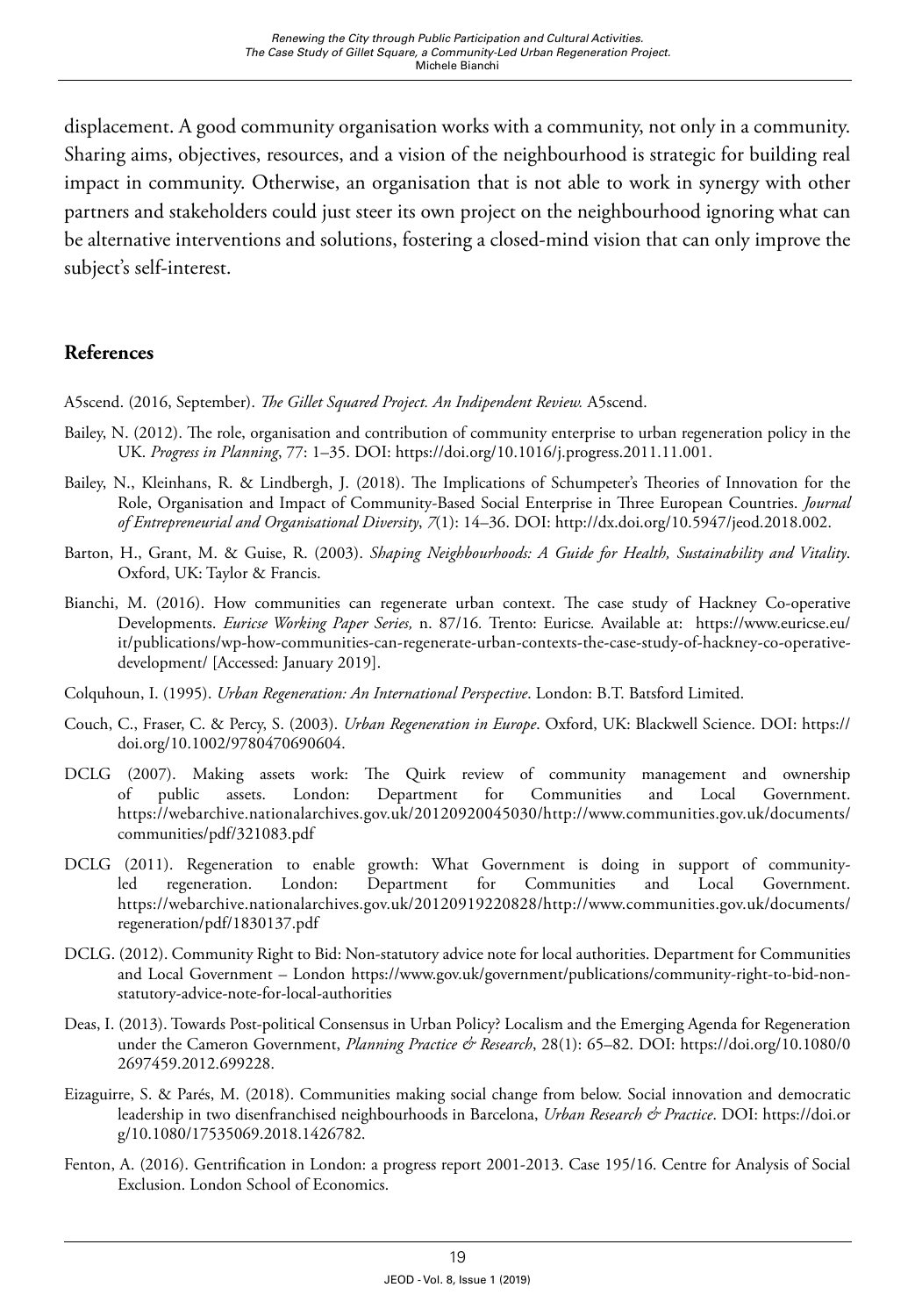- Florida, R. (2002). *The Rise of the Creative Class: And how It's Transforming Work, Leisure, Community and Everyday Life*. New York: Hazard Press.
- Frey, H. (1999). *Designing the City: Towards a More Sustainable Urban Form*. London ; New York: Taylor & Francis.
- Glass, R. & Westergaard, J. (1965). *London's housing needs: statement of evidence to the Committee on Housing in Greater London*. London: Committee on Housing in Greater London, Centre for Urban Studies, University College.
- Hackney Council (2007). Social Space. A strategy for parks in Hackney 2008-2013. London: Hackney Council.
- Hackney Council (2015). Local Economy Profile. London: Hackney Council.
- Hackney Council (2017). *A Profile of Hackney, its People and Place.* London: Hackney Council. DOI: [https://doi.](https://doi.org/10.1071/PVv2017n190p45) [org/10.1071/PVv2017n190p45.](https://doi.org/10.1071/PVv2017n190p45)
- Home, R.K. (2013). *Inner City Regeneration*. London & New York: Routledge. DOI: [https://doi.](https://doi.org/10.1071/PVv2017n190p45) [org/10.4324/9781315889085](https://doi.org/10.1071/PVv2017n190p45).
- Jones, P. & Evans, J. (2008). Urban Regeneration in the UK. Available at: [http://sk.sagepub.com/books/urban](http://sk.sagepub.com/books/urban-regeneration-in-the-uk)[regeneration-in-the-uk](http://sk.sagepub.com/books/urban-regeneration-in-the-uk)
- Kisby, B. (2010). The Big Society: Power to the People? *The Political Quarterly*, 81(4): 484–491. DOI: [https://doi.](https://doi.org/10.1111/j.1467-923X.2010.02133.x) [org/10.1111/j.1467-923X.2010.02133.x.](https://doi.org/10.1111/j.1467-923X.2010.02133.x)
- Lawless, P. (2011). Big Society and community: lessons from the 1998-2011 New Deal for Communities Programme in England, *People, Place and Policy*, 5(2), 55–64. DOI: [https://doi.org/10.3351/ppp.0005.0002.0002.](https://doi.org/10.3351/ppp.0005.0002.0002)
- Moulaert, F., Swyngedouw, E., Martinelli, F. & Gonzalez, S. (2010). *Can neighbourhoods save the city? Community development and social innovation*. London & New York: Routledge. DOI:<https://doi.org/10.4324/9780203849132>.
- Moulaert, F. (2013). *The International Handbook on Social Innovation: Collective Action, Social Learning and Transdisciplinary Research*. Chelthenham UK; Northampton, MA: Edward Elgar. DOI:<https://doi.org/10.4337/9781849809993>.
- Moulaert, F., Rodriguez, A. & Swyngedouw, E. (2003). *The Globalized City. Economic Restructuring and Social Polarization in European Cities.* Oxford: Oxford University Press.
- Parés, M., Ospina, S. & Subirats, J. (2017). *Social Innovation and Democratic Leadership Communities and Social Change from Below.* Cheltenham, UK; Northampton, MA: Edward Elgar Publishing. DOI: [https://doi.](https://doi.org/10.4337/9781785367885) [org/10.4337/9781785367885](https://doi.org/10.4337/9781785367885).
- Pearce, J. (2003). *Social Enterprise in Anytown*. London: Calouste Gulbenkian Foundation.
- Peredo, A.M., & Chrisman, J.J. (2006). Toward a theory of community-based enterprise, *Academy of Management Review*, 31(2): 309–328. DOI: <https://doi.org/10.5465/amr.2006.20208683>.
- Porter, L. & Shaw, K. (2013). *Whose Urban Renaissance? An international comparison of urban regeneration strategies*. London: Routledge.
- Punter, J. (2010). *Urban Design and the British Urban Renaissance.* London: Routledge. DOI: [https://doi.](https://doi.org/10.4324/9780203869208) [org/10.4324/9780203869208](https://doi.org/10.4324/9780203869208).
- Roberts, P., Sykes, H. & Granger, R. (2016). *Urban Regeneration*. London: SAGE. DOI: [https://doi.](https://doi.org/10.4135/9781473921788) [org/10.4135/9781473921788](https://doi.org/10.4135/9781473921788).
- Swyngedouw, E., Moulaert, F. & Rodriguez, A. (2012). Neoliberal Urbanization in Europe: Large-Scale Urban development projects and the new Urban Policy. In: Brenner, N. & Nik, T. (Eds.), *Spaces of Neoliberalism: Urban Restructuring in North America and Western Europe*, pp. 194–229. DOI:<https://doi.org/10.1002/9781444397499.ch9>.
- Tallon, A. (2010). *Urban regeneration in the UK*. London: Routledge.
- Tricarico, L. (2014). Imprese di Comunità nelle Politiche di Rigenerazione Urbana: Definire ed Inquadrare il Contesto Italiano, *Euricse Working Paper Series*, n. 68/14. Trento: Euricse: Available at: [https://www.euricse.eu/publications/](https://www.euricse.eu/publications/wp-68-14-imprese-di-comunita-nelle-politiche-di-rigenerazione-ur) [wp-68-14-imprese-di-comunita-nelle-politiche-di-rigenerazione-urbana-definire-ed-inquadrare-il-contesto](https://www.euricse.eu/publications/wp-68-14-imprese-di-comunita-nelle-politiche-di-rigenerazione-ur)[italiano-2/](https://www.euricse.eu/publications/wp-68-14-imprese-di-comunita-nelle-politiche-di-rigenerazione-ur) [Accessed: January 2018]